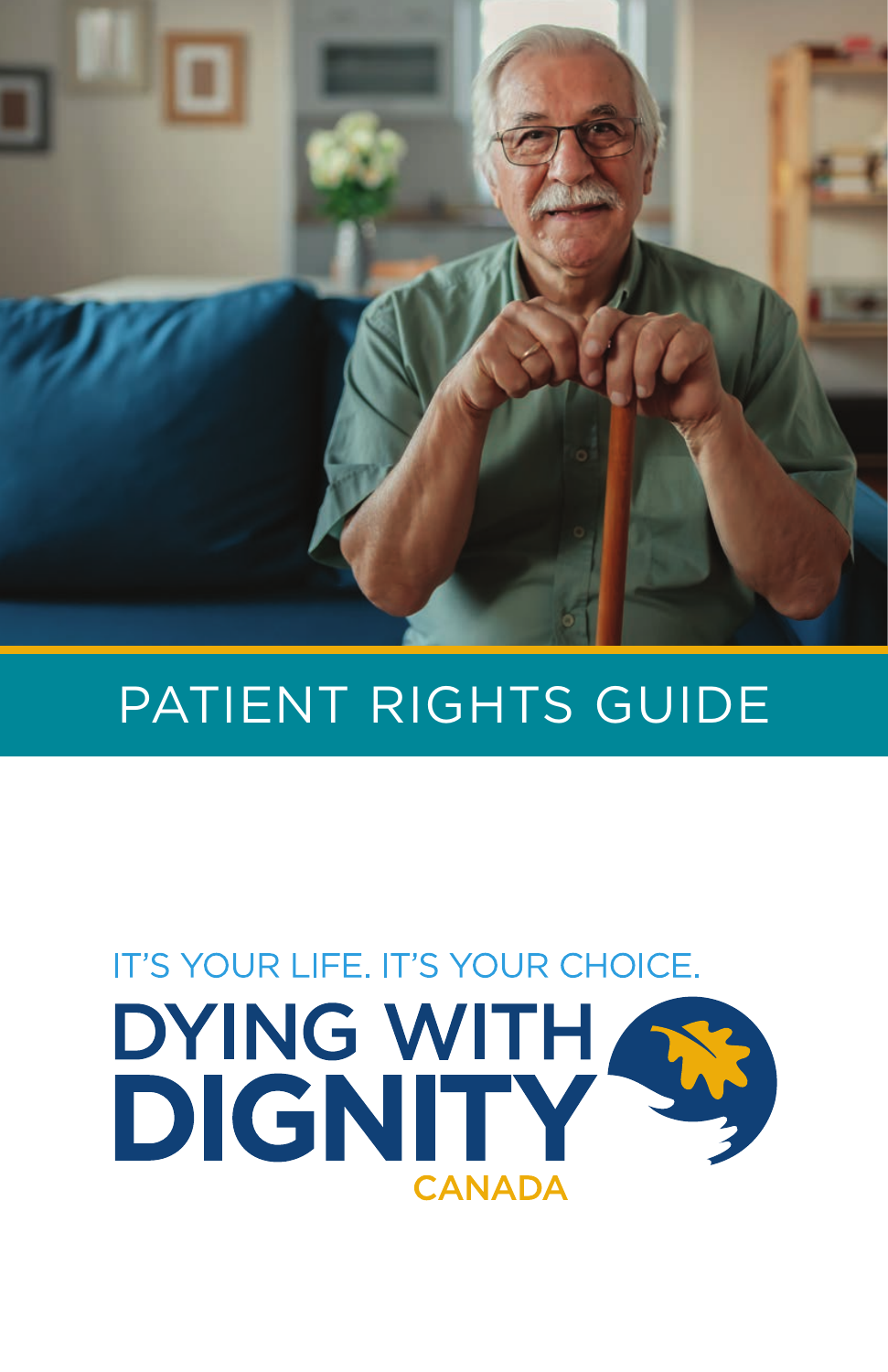## YOUR HEALTH AND END-OF-LIFE CARE RIGHTS AND OPTIONS IN CANADA

This guide is a source of information for individuals who are eligible for publicly-funded health services in Canada – including Canadian citizens and permanent residents, collectively referred to in this guide as "Canadian residents."

In Canada, health care is managed by the provincial and territorial governments. This guide offers general information about patient rights in Canada, although some laws and procedures may vary by location.

Any reference to 'you' in the guide refers to yourself or, if you are incapable of making or communicating your own treatment decisions, your Substitute Decision-Maker.

The definition of 'mature minors' varies by location. Please refer to the definition as set by your province or territory if you are a mature minor or supporting a mature minor with their patient rights.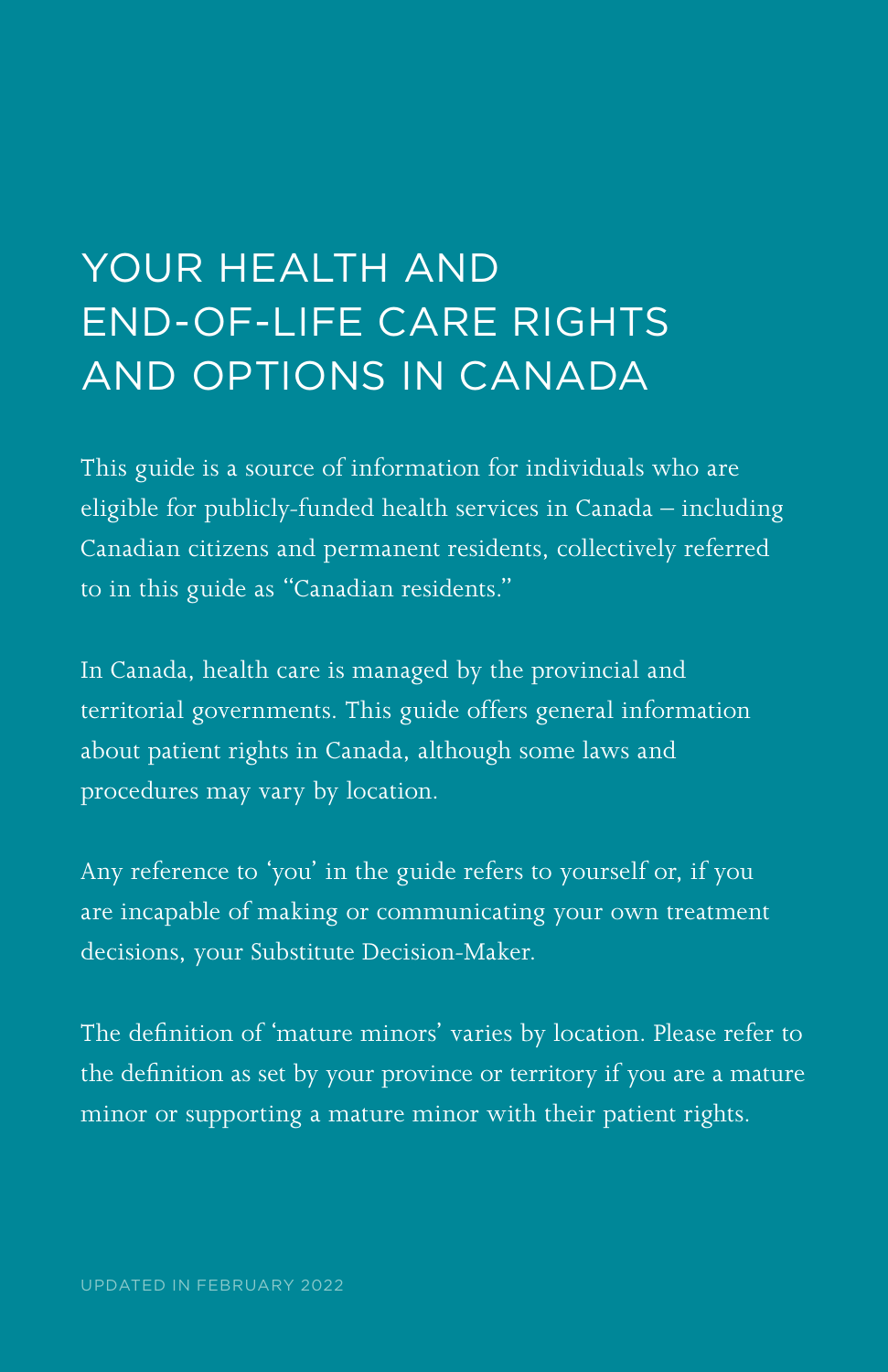### TABLE OF CONTENTS

| <b>Introduction</b>                      |                                                                  | 2  |
|------------------------------------------|------------------------------------------------------------------|----|
| <b>1.</b> Health care services in Canada |                                                                  | 3  |
| <b>2.</b> Informed consent               |                                                                  | 4  |
| 3. Second opinions                       |                                                                  | 6  |
| 4. Advance Directive <sup>*</sup>        |                                                                  | 7  |
| <b>5.</b> Substitute Decision-Makers     |                                                                  | 9  |
| <b>6.</b> Support person                 |                                                                  | 10 |
| 7. Treatment options                     |                                                                  | 11 |
| а.                                       | Cardiopulmonary resuscitation and<br>do-not-resuscitation orders | 12 |
| b.                                       | Stop treatment                                                   | 14 |
| c.                                       | Voluntary stopping of care                                       | 15 |
| d.                                       | Voluntary stopping of eating and drinking                        | 16 |
| е.                                       | Pain and symptom management                                      | 17 |
| f.                                       | Palliative care                                                  | 17 |
| g.                                       | Palliative sedation                                              | 18 |
| <b>8.</b> Medical assistance in dying    |                                                                  | 20 |
| <b>9.</b> Accessing your health records  |                                                                  | 21 |
| <b>Conclusion</b>                        |                                                                  | 22 |

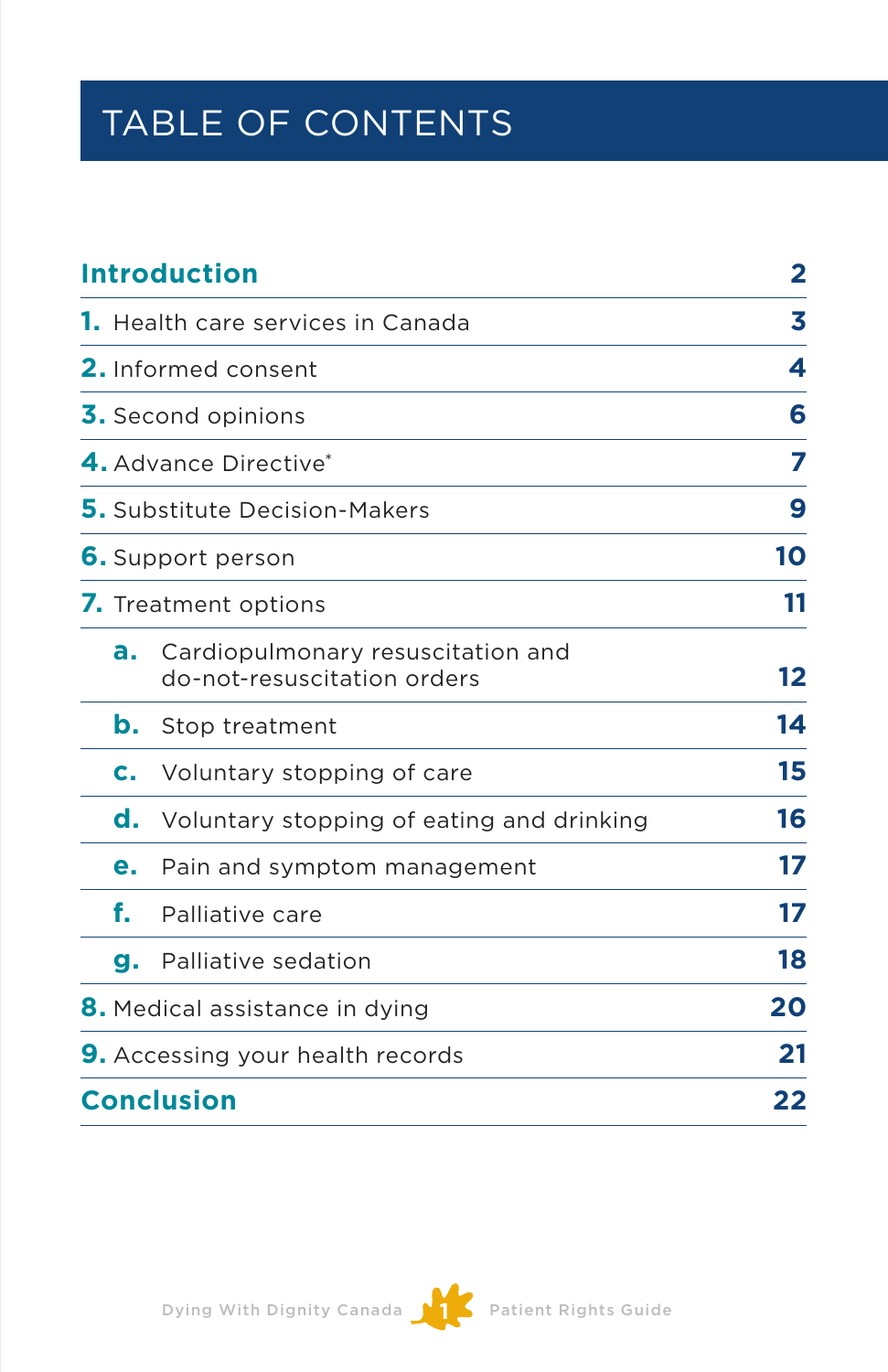### INTRODUCTION

This guide was developed to inform Canadian residents of their rights as patients in the health care system, especially as they relate to rights and options at the end of life. The best time to review information like this is before you require health care; however, this knowledge is useful at any time. Understanding your rights as a patient is empowering and will help you make informed decisions about treatments and medical procedures.

Being informed helps us think about our values and consider what quality of life means to us. It encourages us to think about our wishes in the event of future illness, and what treatments – if any – we would want. Once we understand our rights, we can record our wishes and share them with our loved one(s) and health care provider(s). This will let others know what we want if we can't speak for ourselves or don't have the capacity to make our own health care decisions.

#### **As a patient in Canada, you have the right to:**

- Health care services without discrimination
- Understand your health condition and the treatments available to you
- A second opinion
- Have your Advance Directive\*/prior capable wishes respected
- Have the authority of your Substitute Decision-Maker recognized
- • Accept, refuse, or discontinue medical treatments, and to change your mind at any time



<sup>\*</sup> The term Advance Directive may not be used or may be different depending on the province or territory in which you live.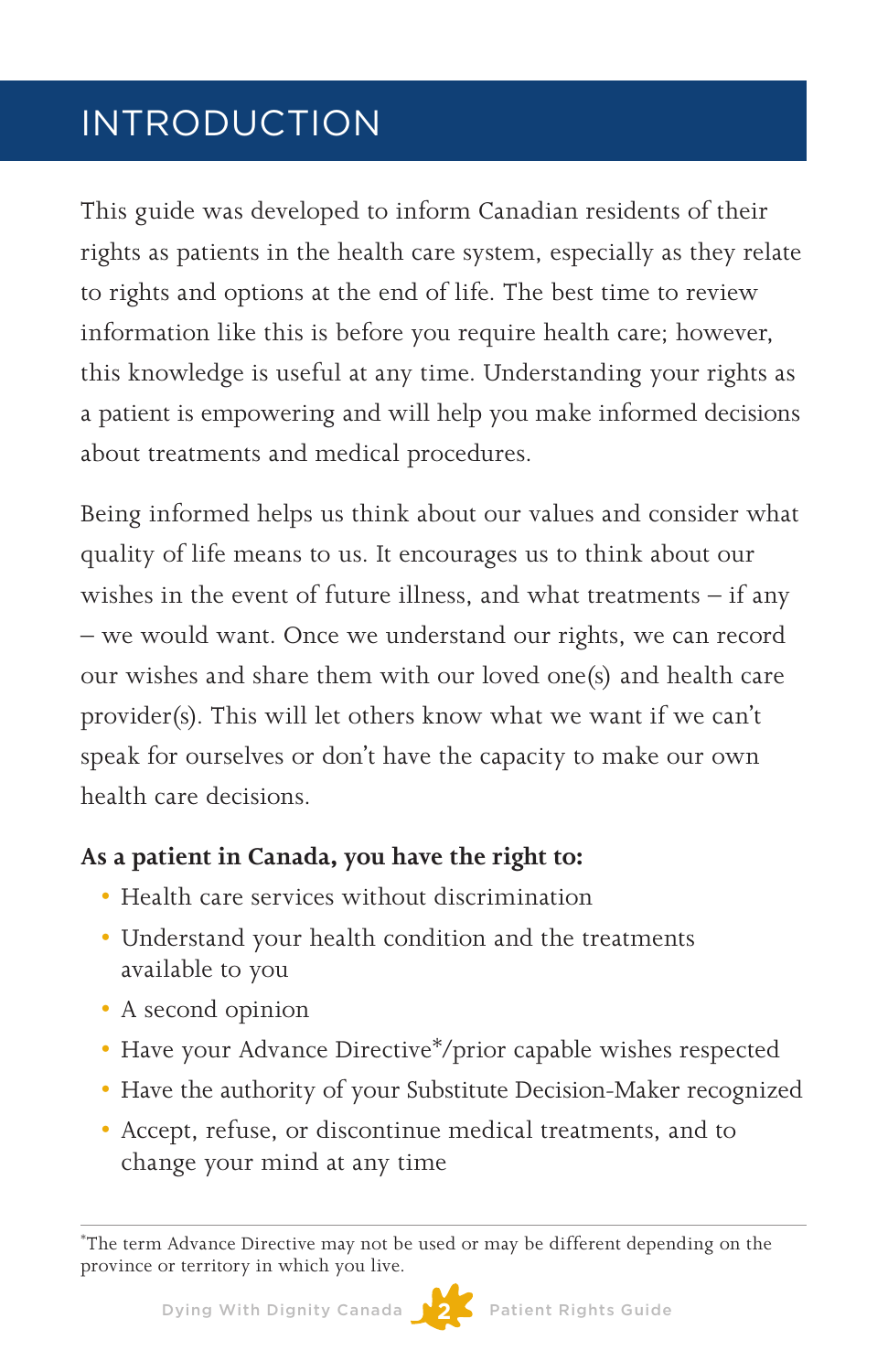- Decline cardiopulmonary resuscitation (in accordance with a DNR order)
- • Refuse nutrition and hydration by artificial means or any other aspects of care
- Pain and symptom management
- Palliative care (including palliative sedation) if it is appropriate for your condition
- Request an assessment for medical assistance in dying (MAID)
- • View, obtain, amend and limit access to your own health record

### HEALTH CARE SERVICES IN CANADA

You have the right to health care services in Canada without discrimination based on grounds set out in the applicable human rights code, or rights under the Canadian Charter of Rights and Freedoms.

Canada has a publicly funded health care system. Under this system, Canadian residents have reasonable access to medically-necessary hospital and health care services without paying out-of-pocket. However, instead of having a single national plan, we have 13 provincial and territorial health care insurance plans. This is why health care laws and procedures may vary by location.

Roles and responsibilities for health care services are shared between provincial and territorial governments and the federal government.

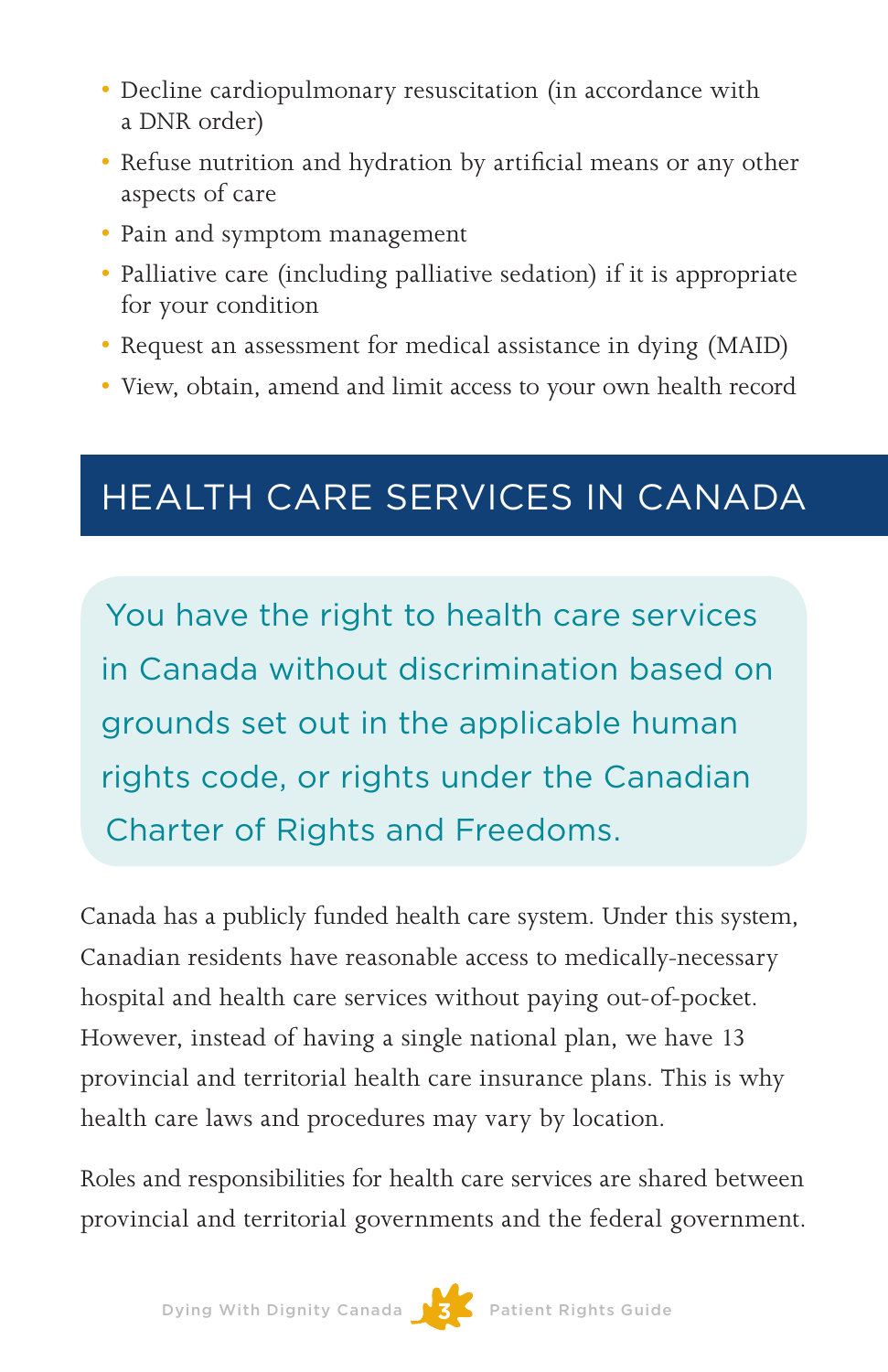The **provincial and territorial governments** are responsible for the management, organization and delivery of health care services for their Canadian residents.

The **federal government** is responsible for setting and administering national standards for the health care system through the Canada Health Act, providing funding support of provincial and territorial health care services, supporting the delivery of health care services to specific groups and providing other health-related functions.<sup>1</sup>

**The Canada Health Act** is Canada's federal funding legislation for publicly funded health care insurance. Outlined in the Act is the primary objective of Canadian health care policy – to protect, promote and restore the physical and mental well-being of residents of Canada and to facilitate reasonable access to health services without financial or other barriers.

1 <https://www.canada.ca/en/health-canada/services/canada-health-care-system.html>

### INFORMED CONSENT

You have the right to understand your health condition and the treatments available to you.

You cannot be forced to undergo medical treatment without your informed consent, except during emergency situations (see cardiopulmonary resuscitation and do-not-resuscitate orders, page 12). Your health care provider has both a professional and a

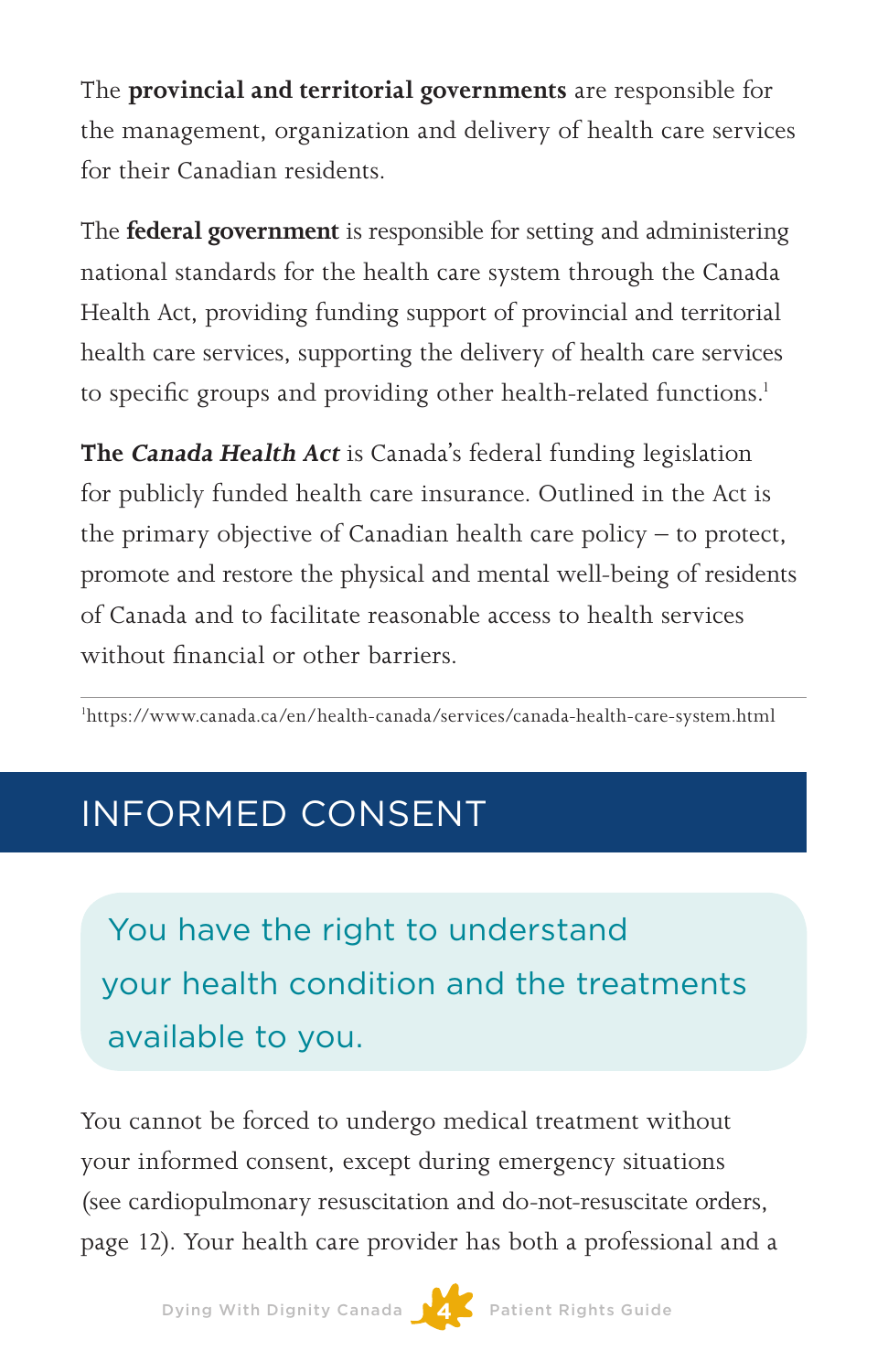legal duty to involve you in decisions about your health care, and to obtain consent from you – or from your Substitute Decision-Maker (see page 9) in the event of your incapacity – before treatment (subject to care in an emergency).

**Informed consent requires honesty and trust in the communication between you and your health care provider(s). It requires that you voluntarily agree to the treatment(s) proposed, and that you understand:** 

- Your diagnosis (the disease or condition that you have)
- • Your prognosis (the likely course of your condition)
- The treatment options available
- The risks and benefits of the proposed treatment(s)

Your health care provider must explain the recommended treatment, any possible alternatives, why a particular treatment is better than others, and the likely outcomes if you choose a different treatment or no treatment at all. Your health care provider must clearly explain the benefits as well as the risks, discomforts and possible side effects of the treatment, and the odds of its success or failure. Your health care provider cannot force you to accept a treatment if you do not want it.

#### **Here are some questions to ask your health care provider when obtaining informed consent:**

- What are the potential consequences or side effects of this treatment?
- How will I feel during and after the procedure?
- Can you refer me for a second opinion if I wish? (See Second opinions, page 6)

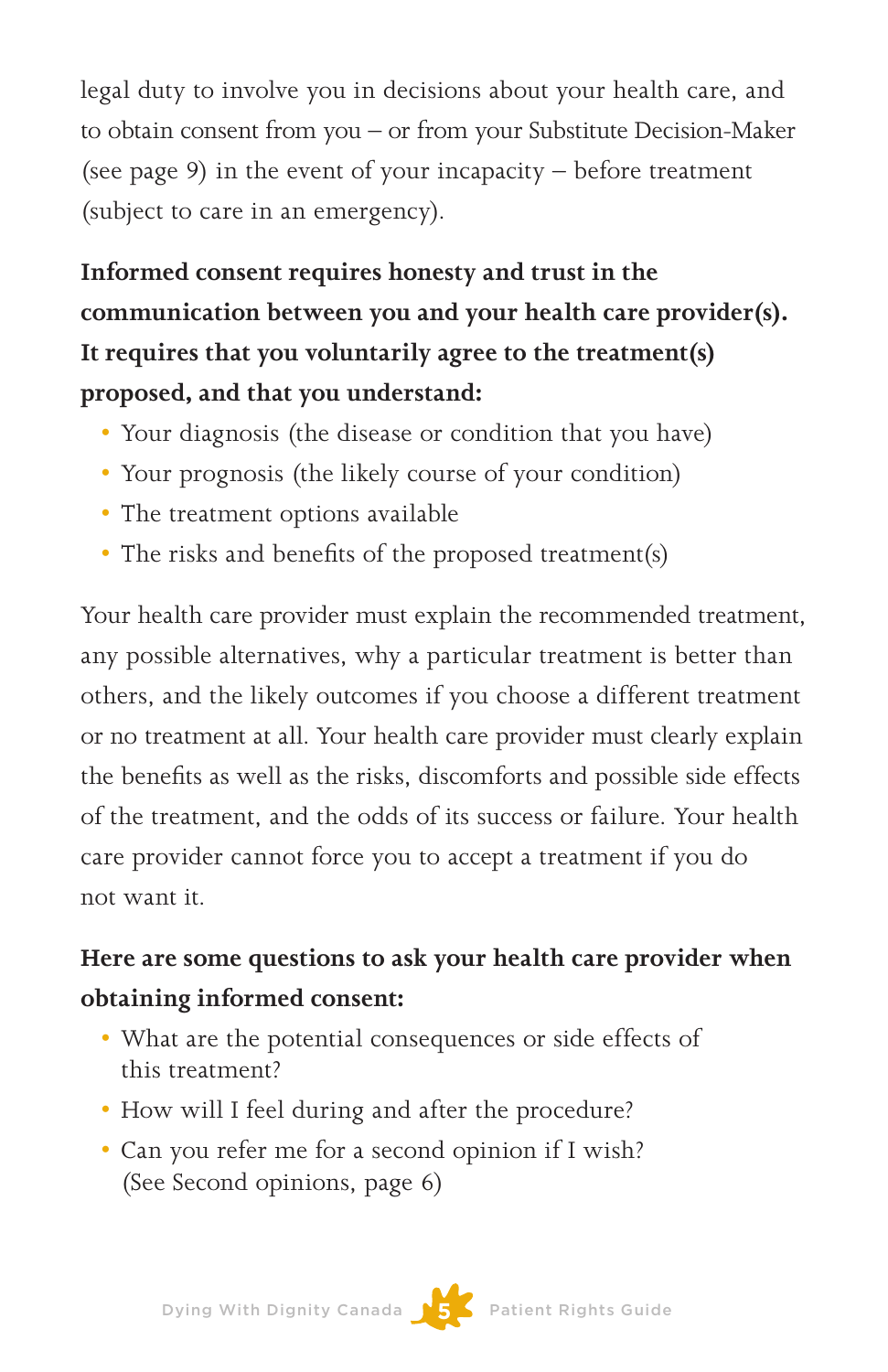Your questions are important, and you should not be afraid to ask about anything that concerns you. Sometimes the number of specialists involved and the treatments can seem overwhelming. Discussions about your care can be emotionally difficult. You have the right to have a family member, friend, or any other person you choose by your side when you discuss treatment options with your health care provider. (See Support person, page 10)

### SECOND OPINIONS

#### You have the right to a second opinion.

Making important decisions about treatment requires trust and honesty between you and your health care provider. If you are unsure, have doubts, or just want further information or assessments regarding a health matter, you can ask for a second opinion. You may feel awkward doing this, but a second opinion could help clarify your situation and address your concerns. A wise health care provider will understand your need for a second opinion and will make a referral for you. And remember, you always have the right to change your mind about the chosen treatment.

#### **How to broach the subject:**

- • I'd like to make an informed decision about my condition. Is there another specialist I could speak to?
- • I'd like a second opinion about my case so I can be certain I am making the right decision and fully understand my options.

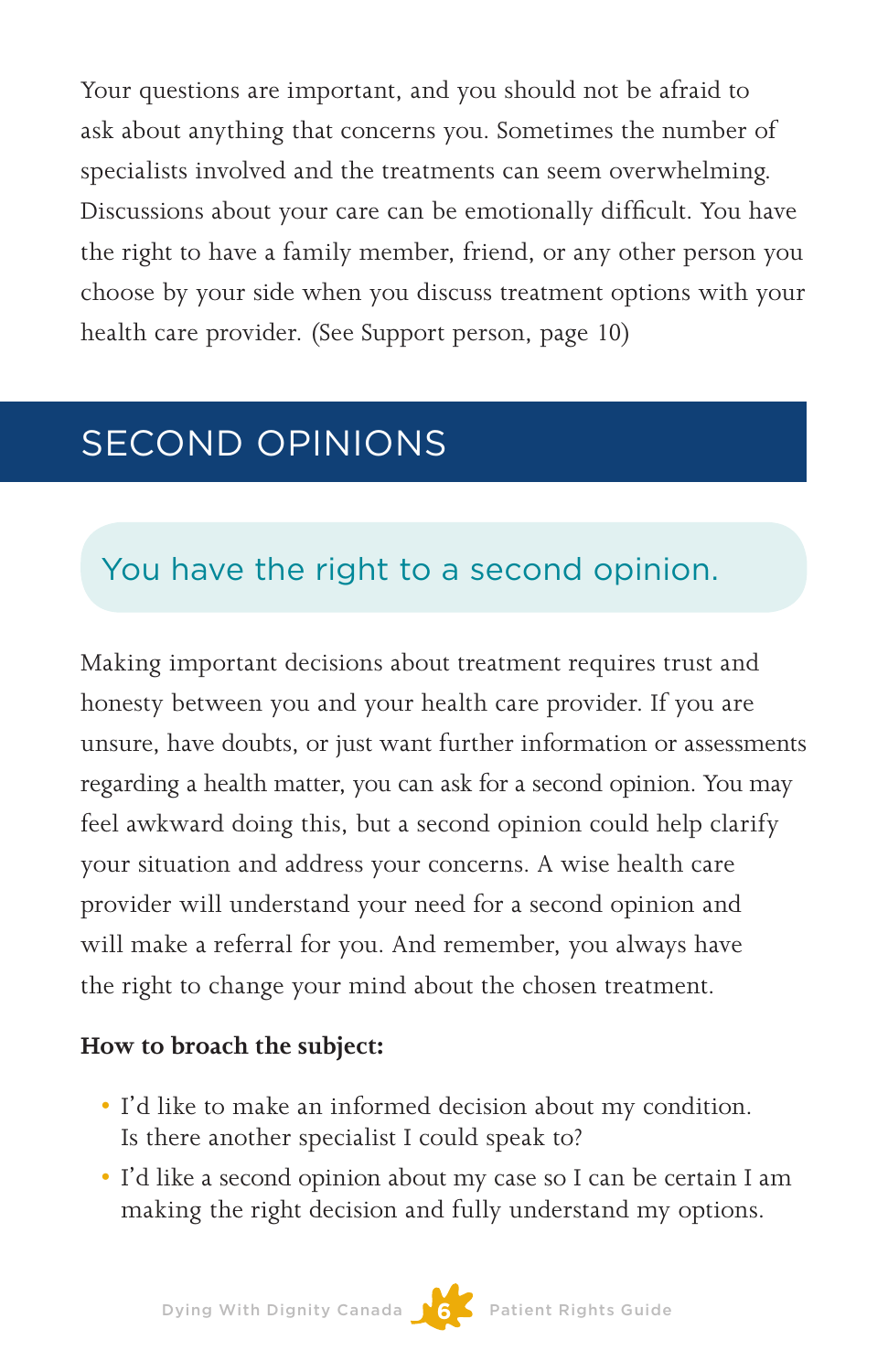If your health care provider refuses to provide a referral, you can approach another provider for a referral. Each province and territory has their own referral recommendations or policies.

### ADVANCE DIRECTIVE\*

You have the right to express and document your wishes for your future care, and to have those wishes followed, provided that they are clearly stated, within the current law, and appropriate to your medical condition.

Each province and territory has their own requirements and documents for setting out health care wishes. This is sometimes referred to as an Advance Directive. An Advance Directive is instructions for your future health care that you document for use in the event of an accident or medical condition that leaves you without the capacity to make your own decisions.

Not all provinces and territories have laws that permit creating a legally enforceable Advance Directive. This is outlined in more detail in the free DWDC **[Advance Care Planning Kit](https://www.dyingwithdignity.ca/download_acp_kit)**. Even if your province or territory does not permit an Advance Directive, you can always provide a document to your Substitute-Decision Maker(s)



<sup>\*</sup> The term Advance Directive may not be used or may be different depending on the province or territory in which you live. All of this is outlined in DWDC's Advance Care Planning Kit.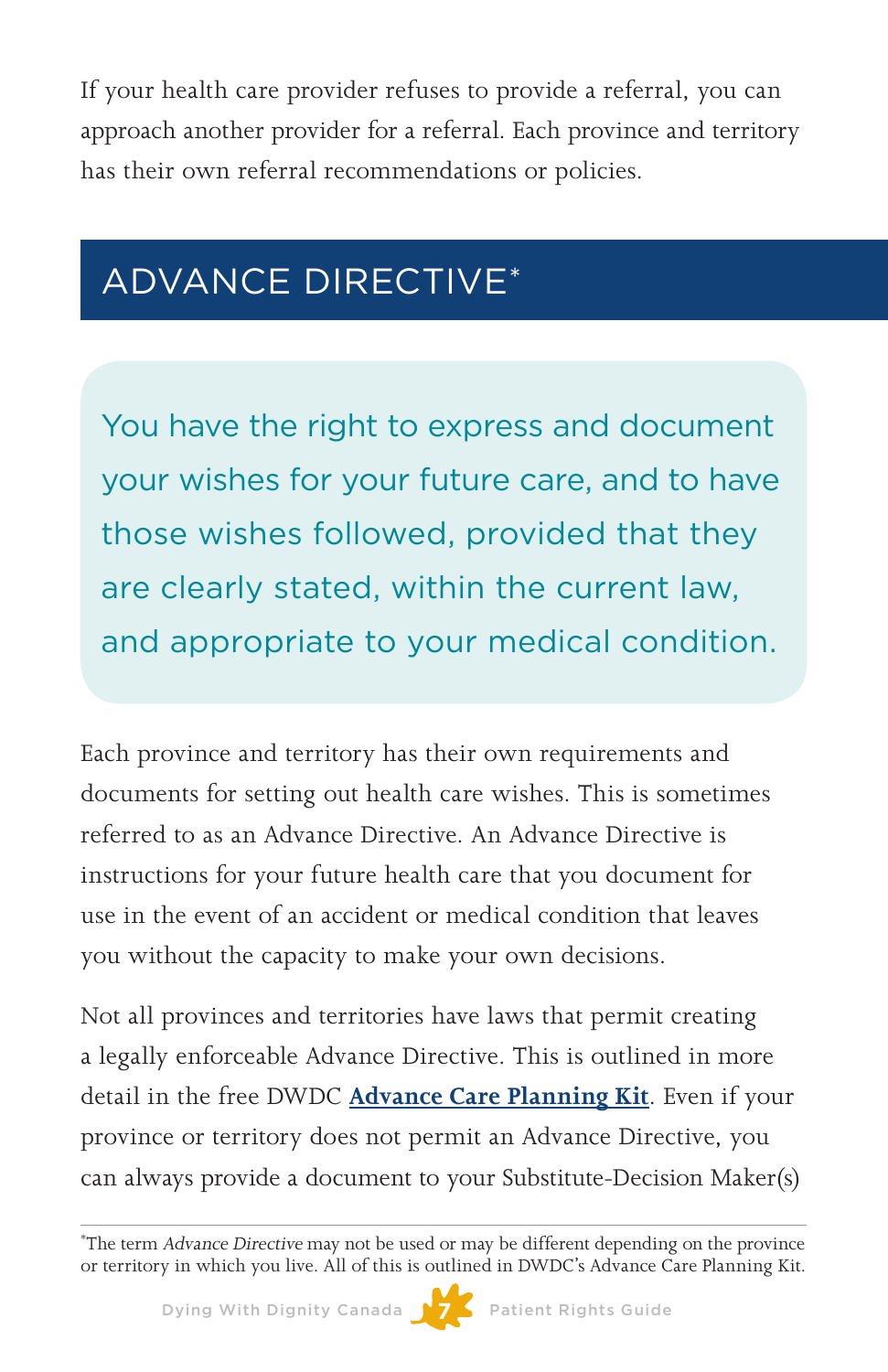to assist them in acting on your behalf. You can also consider setting out your written wishes for care in Power of Attorney documents, and of course, should always discuss your wishes with your Substitute-Decision Maker(s).

To write an Advance Directive, you must first consider your values, beliefs and preferences for future health care. It is important to understand your rights and the treatment options available to you should you become ill or injured.

You can obtain a free **[Advance Care Planning Kit](https://www.dyingwithdignity.ca/download_acp_kit)** from Dying With Dignity Canada to guide you through the process of creating an Advance Directive. Many regional health authorities and provincial Ministries of Health also offer Advance Directive documents and planning guides.

| <b>TERM</b>                                      | <b>DEFINITION</b>                                                                                                |
|--------------------------------------------------|------------------------------------------------------------------------------------------------------------------|
| <b>Advance Care</b><br><b>Planning Kit</b>       | A guide to preparing your<br>Advance Directive                                                                   |
| <b>Advance Directive<sup>*</sup></b>             | A document stating your wishes for<br>future health care should you not be<br>able to speak for yourself.        |
| <b>Power of Attorney</b><br>document             | A legal document giving one person<br>the power to act for another person.                                       |
| <b>Substitute</b><br>Decision-Maker <sup>*</sup> | A person legally empowered to make<br>health care decisions for you if you do<br>not have the capacity to do so. |

\*Terms vary by province/territory

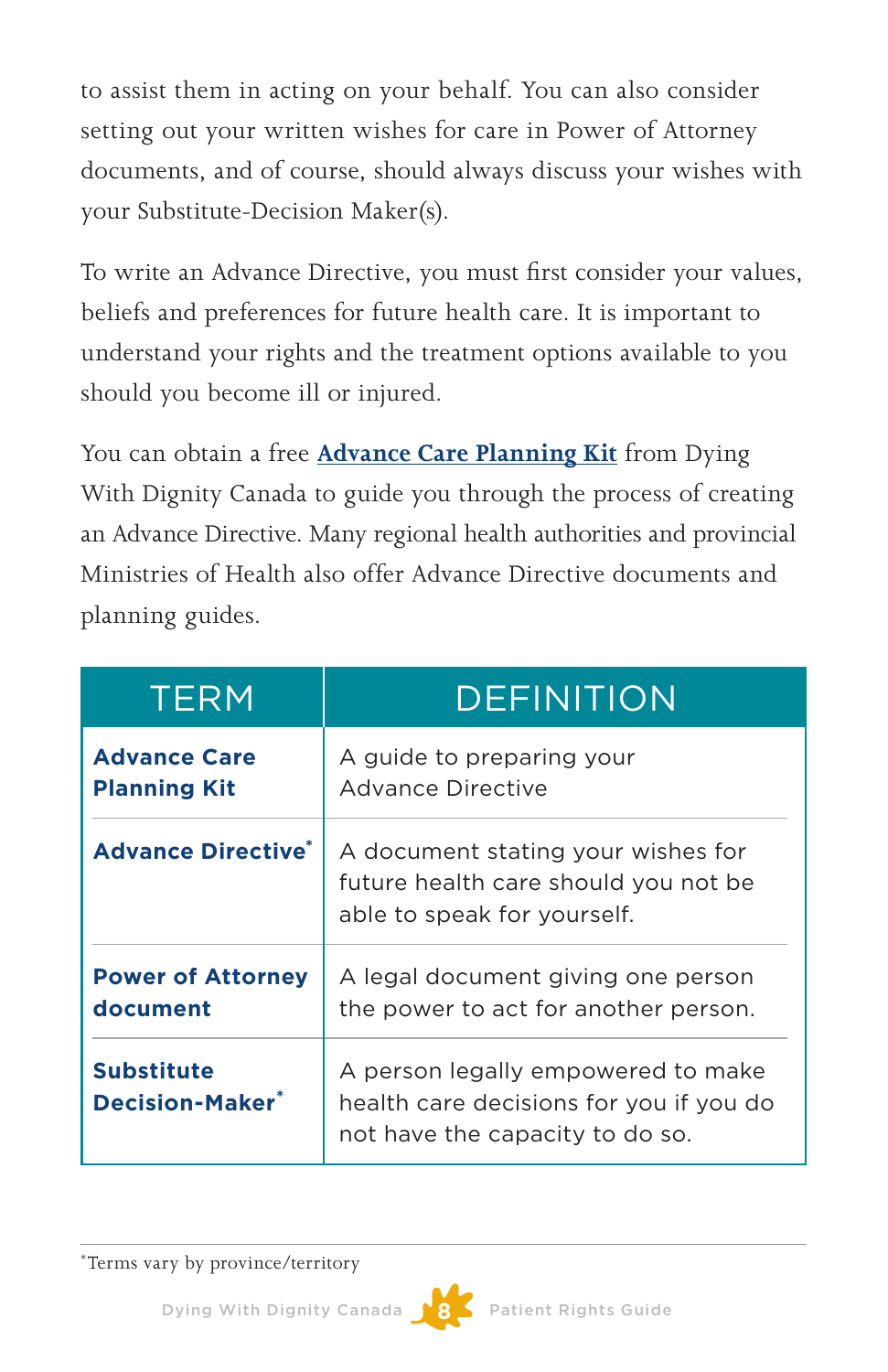### SUBSTITUTE DECISION-MAKER

In almost all locations, you have the right to appoint a Substitute Decision-Maker (SDM) for future health care decisions and to have the authority of your SDM recognized.

Each province and territory has their own term and requirements for a Substitute Decision-Maker (SDM); not all provinces and territories have laws that permit appointing an SDM. This is outlined in the free DWDC **[Advance Care Planning Kit](https://www.dyingwithdignity.ca/download_acp_kit)**. The forms are tailored for each province and territory, so be sure to use the right form for your jurisdiction and to read the instructions carefully.

One of the most important health care decisions you will make is choosing your SDM. This is the person legally empowered to make health care decisions for you if you do not have the capacity to do so. If you are unable to speak for yourself, either temporarily or permanently (for example, because you are in a coma or because of a disease such as dementia), your health care provider(s) must obtain consent from your SDM before beginning or withdrawing any medical treatment. The SDM is obligated to follow instructions provided in your Advance Directive and to make decisions in accordance with your prior capable wishes. However, even if you have an Advance Directive, appointing an SDM is important because it is unlikely that the Advance Directive addresses all medical situations.

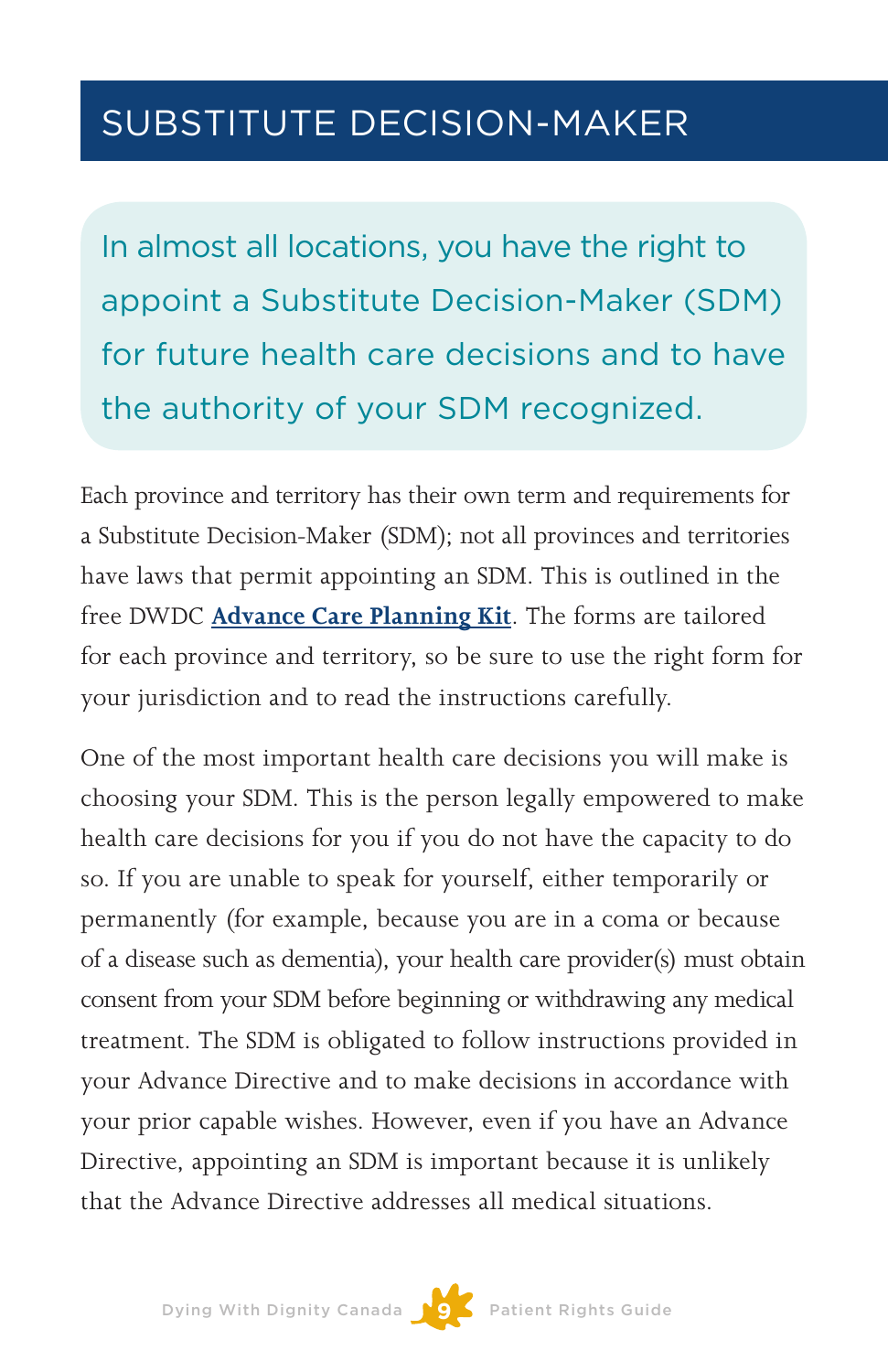It is critical that your SDM is someone you trust, who knows and understands your values, and who is prepared to make difficult decisions for you (such as stopping treatments that are keeping you alive), in accordance with your prior wishes.

Your SDM does not need to be a family member. You can appoint anyone who meets the specified criteria in your province or territory if that person is willing and able to make health care decisions on your behalf. Refer to DWDC's **[Advance Care Planning Kit](https://www.dyingwithdignity.ca/download_acp_kit)** for more information on SDMs.

If you have not appointed an SDM, every province and territory has laws that prioritize the people who are legally entitled to give or refuse consent on your behalf, typically starting with your legal guardian (if any), your Attorney for Personal Care named in a document, spouse, then children, etc.

### SUPPORT PERSON

You are entitled to have a support person by your side when you discuss treatment options with your health care provider(s). A support person is someone you choose, while you are still competent, to support you through your health care experience.

Having a support person can be helpful if, for any reason, you have difficulty navigating the health care system or stating your feelings and concerns. Having a support person is particularly important if you have difficulty hearing, understanding, or remembering what your health care provider tells you; or if you are anxious or experiencing

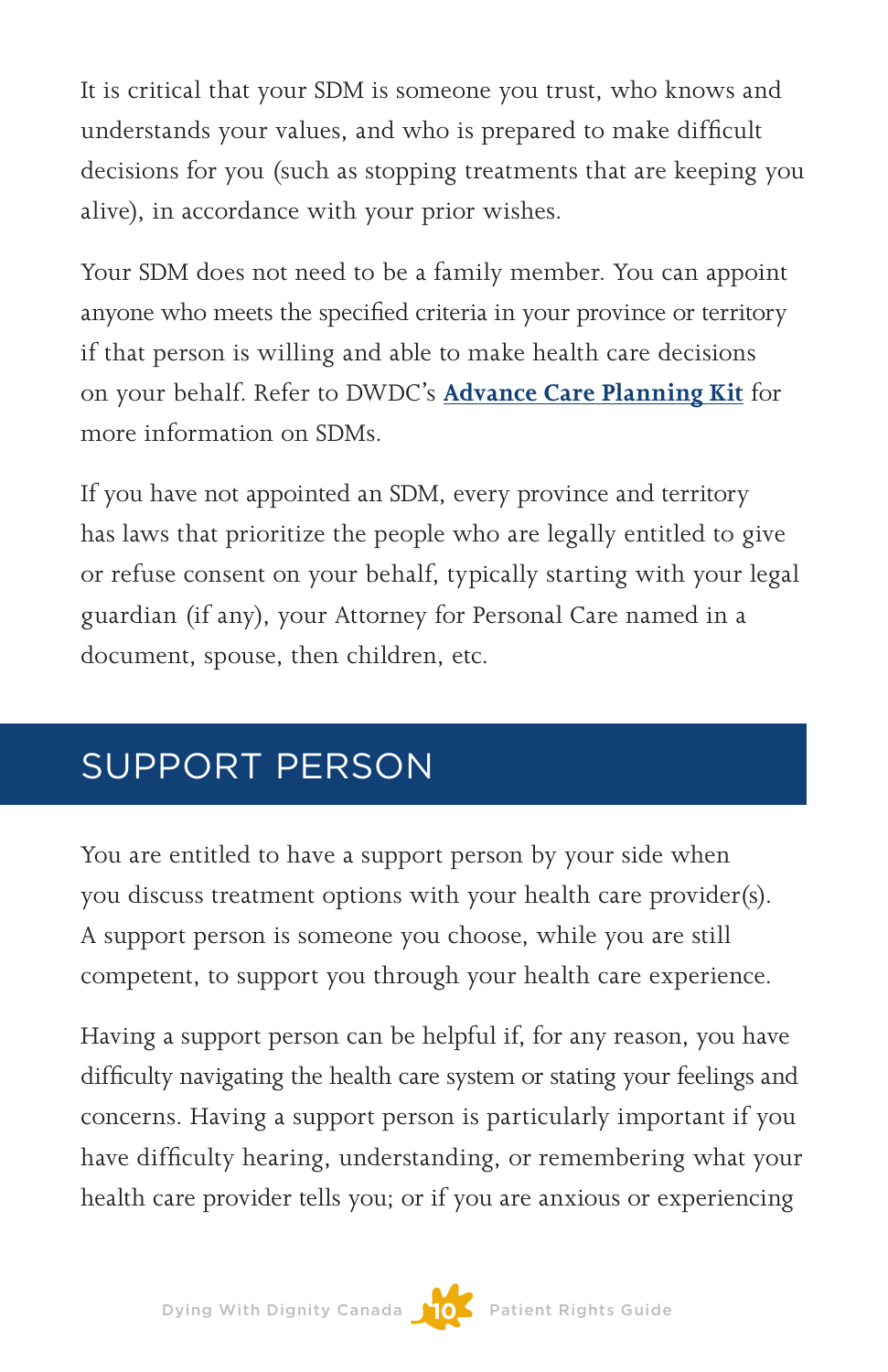symptoms (like pain or nausea) that can make it difficult to concentrate and manage your health care alone.

Choose someone you are comfortable talking with and whom you can trust. In some provinces and territories, there are formal processes that allow you to provide written permission for your support person to access your medical information and assist you with managing your care.

### TREATMENT OPTIONS

You have the right to accept, refuse or discontinue medical treatments, and to change your mind at any time.

You have the right to accept, refuse or discontinue medical treatments, and to change your mind at any time. Your health care provider is required to explain your options and make recommendations for your best course of action as part of the informed consent process (See Informed consent, page 4). Your health care provider may express that the health decision you make is unwise in their opinion; however, they cannot force you to accept a treatment that you do not want.

Some common treatment options and decisions in the context of end-of-life decision-making are discussed in more detail in the following sections.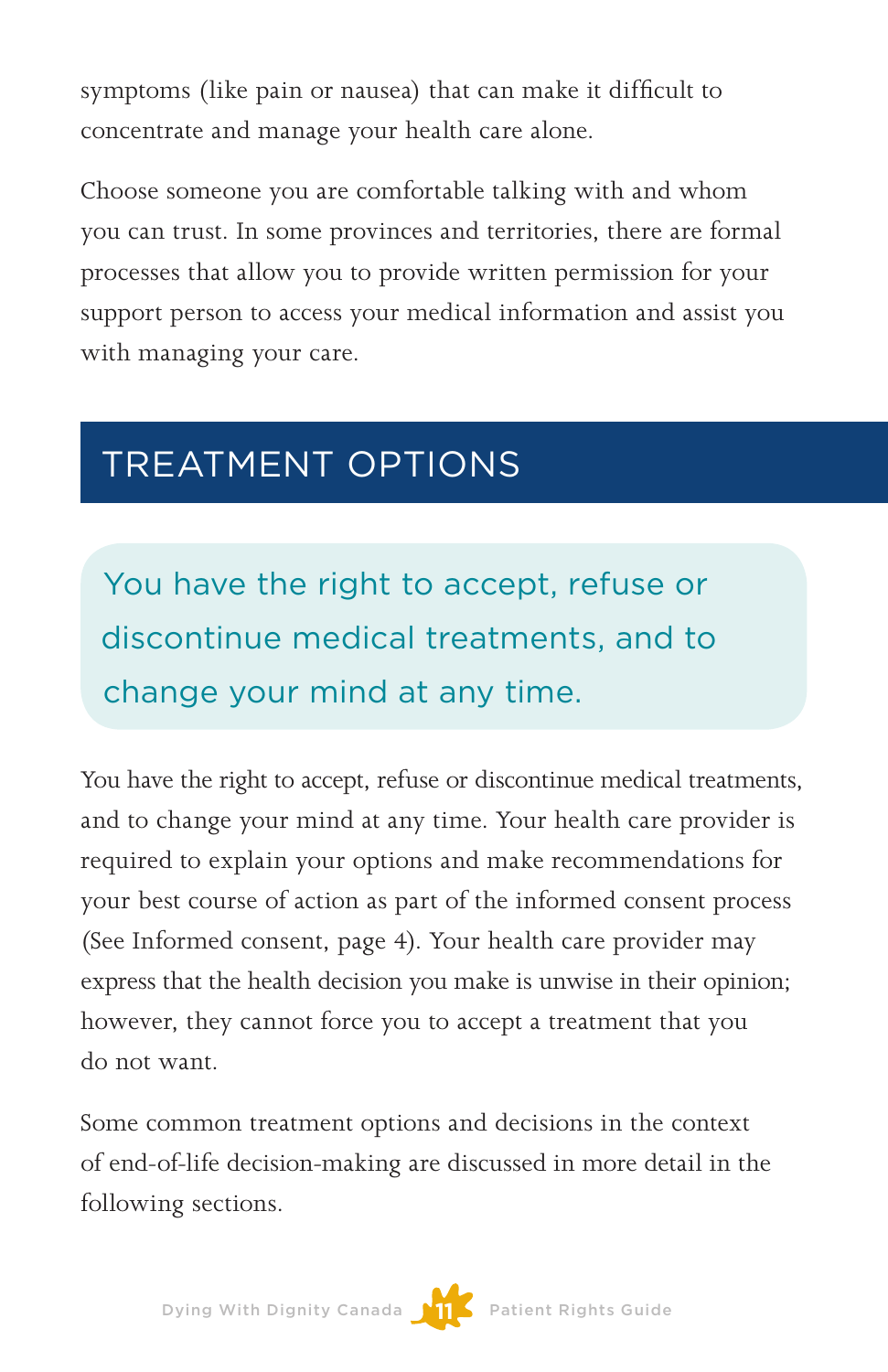### CARDIOPULMONARY RESUSCITATION AND DO-NOT-RESUSCITATE ORDER

You have the right to decline cardiopulmonary resuscitation (CPR). A formal do-not-resuscitate (DNR) order must be obtained through your health care provider in accordance with the specific requirements of your province or territory.

Cardiopulmonary resuscitation (CPR) is a medical procedure designed to maintain blood circulation if your heart suddenly stops beating. It can involve manual chest compressions or electric shock paddles. CPR can save your life in an emergency, but the success rate of CPR for seriously ill or frail people is very low.<sup>2</sup>

It is important to think ahead about CPR and to make your wishes known to your loved one(s) and your health care provider(s) as you will not be in a position to speak for yourself when such intervention is required.

If you decide against CPR, you can help avoid it by getting a do-not-resuscitate order (DNR) or No CPR order, whether you are in a hospital or living at home. A formal DNR order must be obtained through your health care provider. It instructs other

2 <https://pubmed.ncbi.nlm.nih.gov/32500916/>

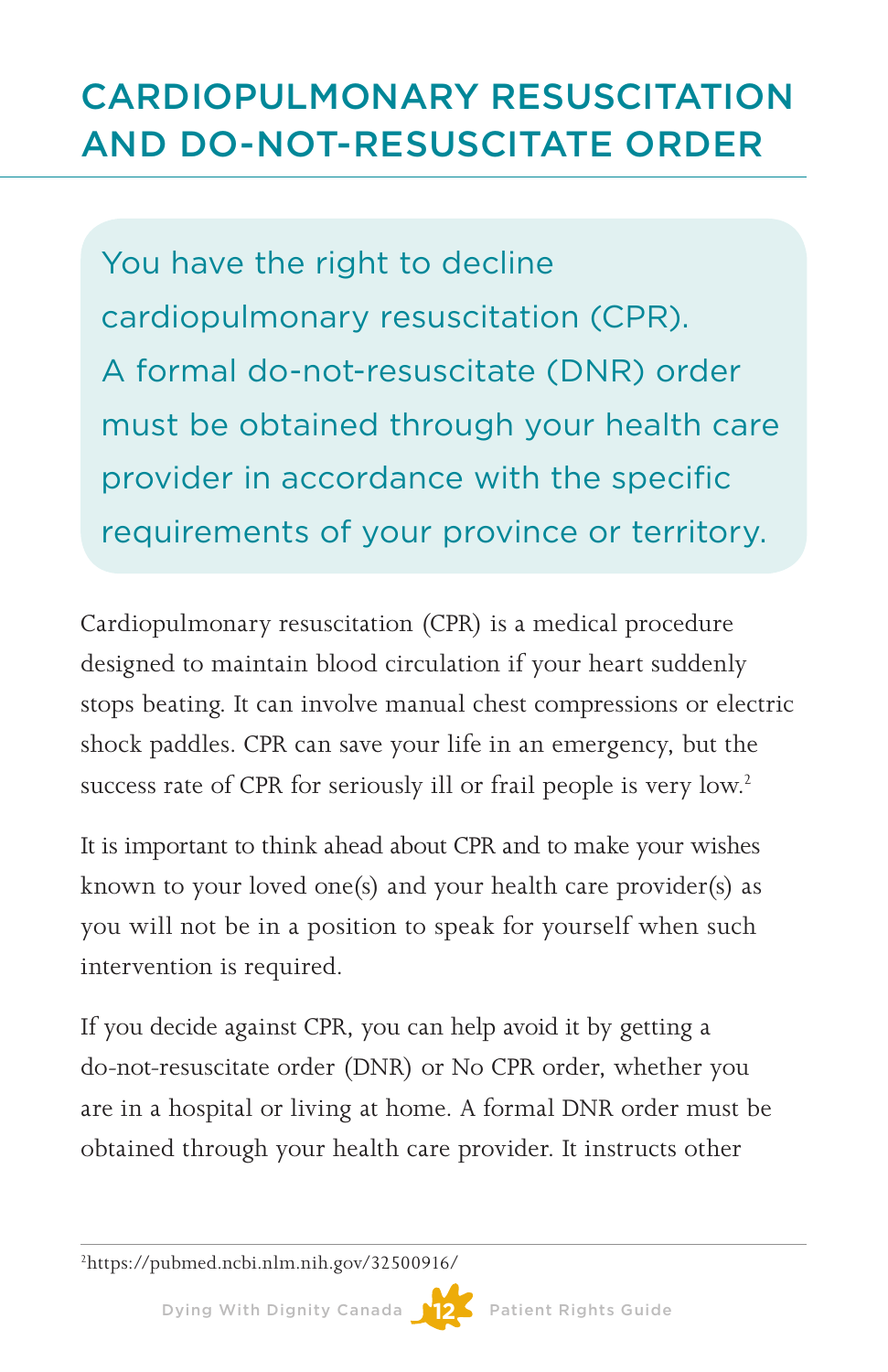health care providers to withhold CPR if your heart stops beating. Let your caregiver(s) and loved one(s) know about a DNR order and display it somewhere obvious (e.g., on your fridge, in your wallet) to inform others of your wishes.

Your health care provider must make sure that you are capable of making an informed decision about a DNR order after discussing the risks and benefits involved. Each province and territory has different rules and requirements concerning DNR orders. Talk to your health care provider to ensure you have the right information and the correct form.

**Note:** In an emergency situation, if you do not have the capacity to make health care decisions and a valid DNR order is not easily available, Emergency Medical Responders have a legal and ethical duty to do whatever is immediately necessary to keep you alive, including CPR. If you feel strongly that you do not want life-saving treatment even in an emergency, make sure to obtain a formal DNR order in accordance with the requirements of your location. Carry it with you or place it somewhere in plain sight (e.g., the fridge) so emergency responders can be aware of your request; however, there can be no guarantee that it will be followed if it isn't easily accessible.

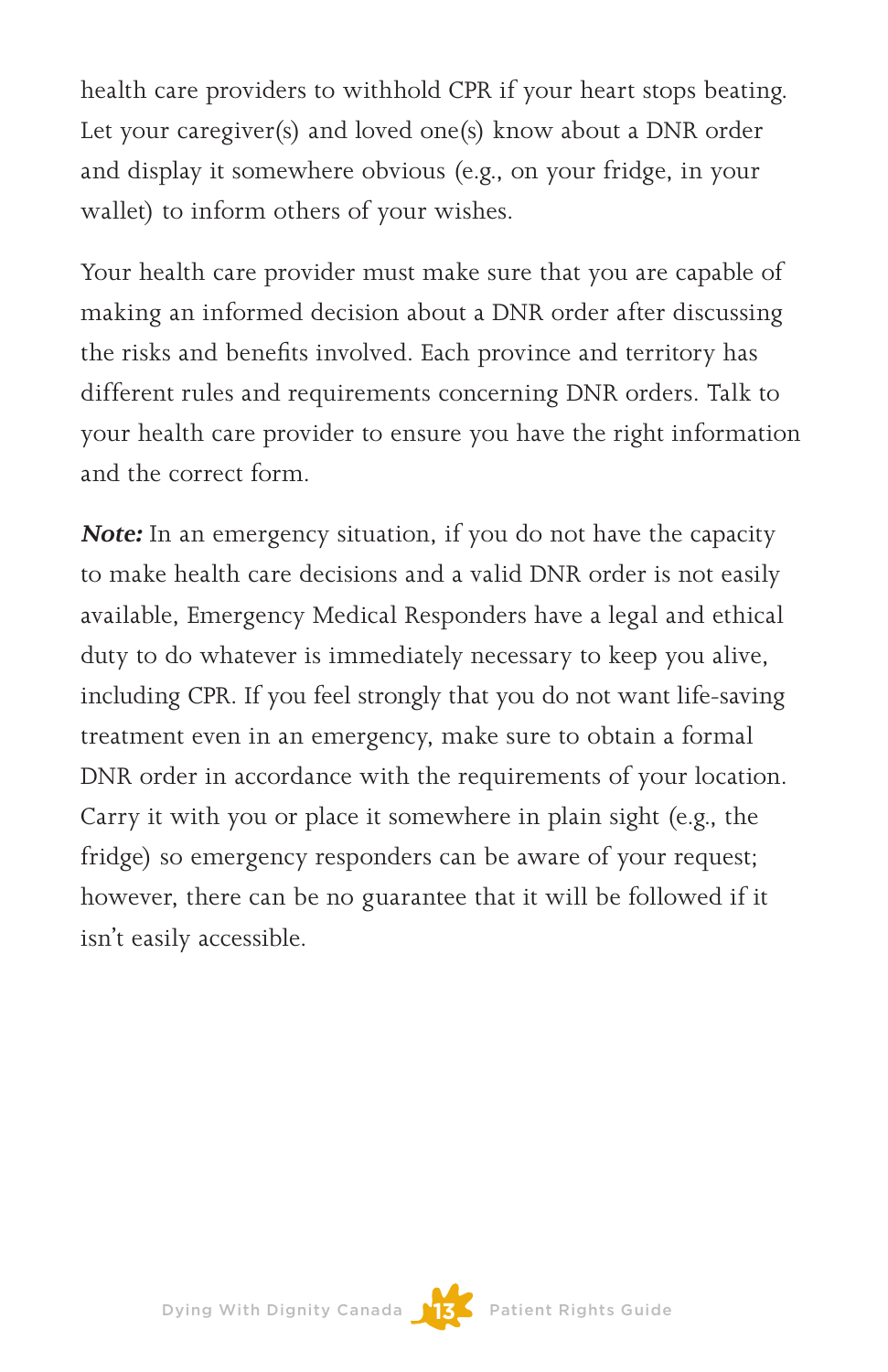### STOP TREATMENT

You have the right to refuse or stop any treatment at any stage of your health care, even if such refusal or withdrawal proves detrimental to your health or leads to your death.

Your health care provider must respect your informed decision to stop treatment. Legally, there is no difference between discontinuing a treatment that has already started and refusing it in the first place. Your consent should also be sought as to whether life sustaining treatments (e.g., a feeding tube) should be initiated; this is not the decision of the health care provider.

When you agree to start a medical treatment, you are giving your consent. But you are entitled to change your mind and withdraw your consent at any time.

If you have capacity to make health care decisions, you can decide to stop medical treatments that are keeping you alive, even if your health care provider disagrees, and even if your decision will hasten your death. Your health care provider has a professional duty to tell you what to expect if you choose to discontinue a particular treatment, but the health care provider must respect your informed decision, whatever it is, even if they do not think you are acting in your own best interest. You can refuse any treatment, such as

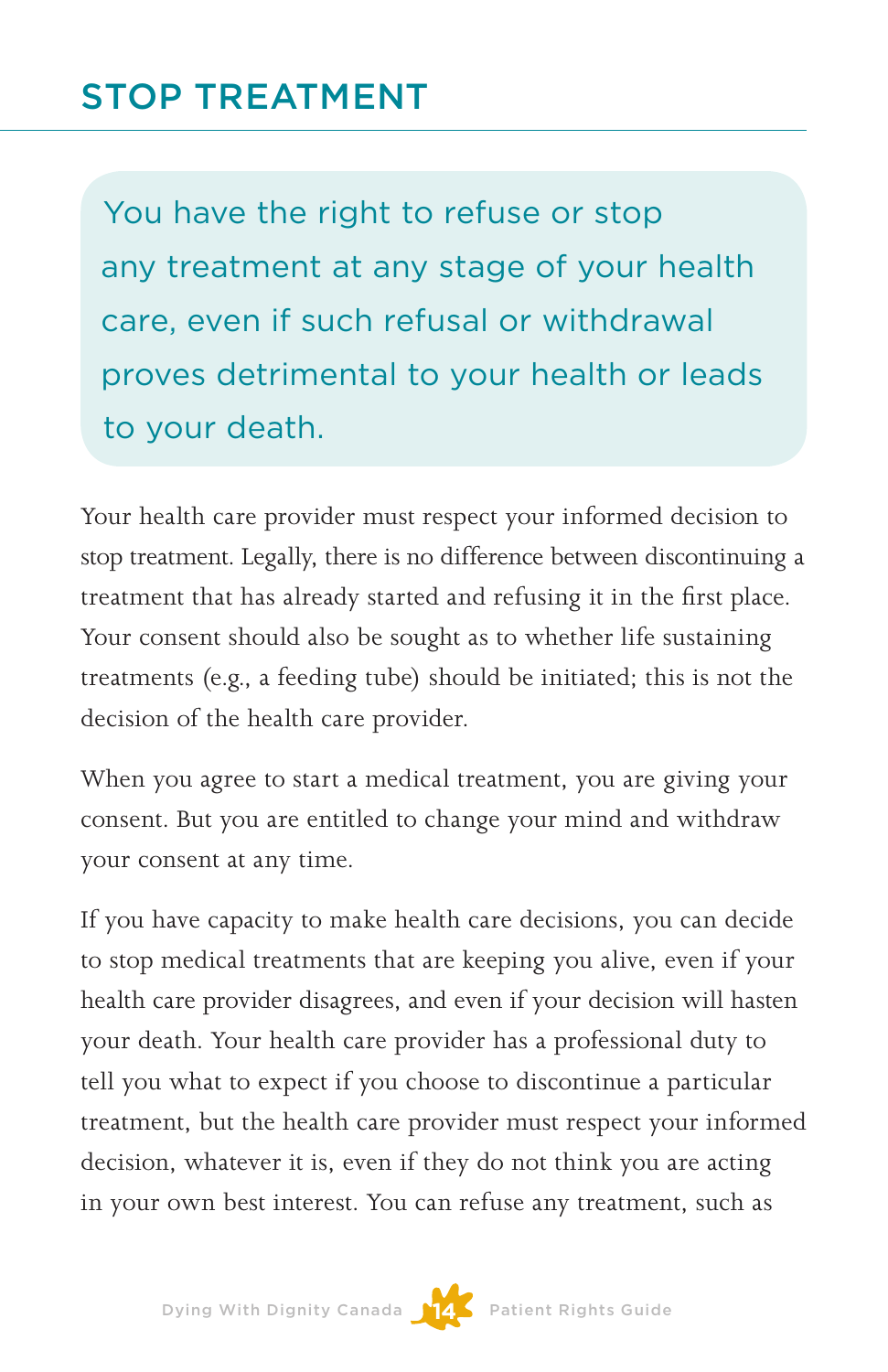dialysis, a blood transfusion, a ventilator, or nutrition through a feeding tube.

The decision to refuse further treatment can be emotionally difficult. Regardless, your decision to stop life-prolonging treatments is both ethical and legal, and it can be a rational decision for you, based on your personal circumstances.

While you have the right to stop your own life-sustaining treatments at any time, your health care provider does not have the right to withdraw life-sustaining treatments from you without your consent. If you are not able to speak for yourself – for example, if you are in a coma – then consent from your SDM is required before life-sustaining treatments, such as a feeding tube or a ventilator, can be discontinued.

### VOLUNTARY STOPPING OF CARE (VSC)

People who wish to allow their life to end naturally sometimes refuse or discontinue care which includes health care to prevent or cure illness. This may be referred to as voluntary stopping of care (VSC).

#### **VSC commonly involves stopping or refusing the following (although not everyone refuses all of these):**

- Oral food and drink (see VSED, page 16)
- Respiratory support (oxygen, BiPap, C-Pap, ventilator)
- Regular changing of position
- Any other procedures that might prolong life<sup>3</sup>

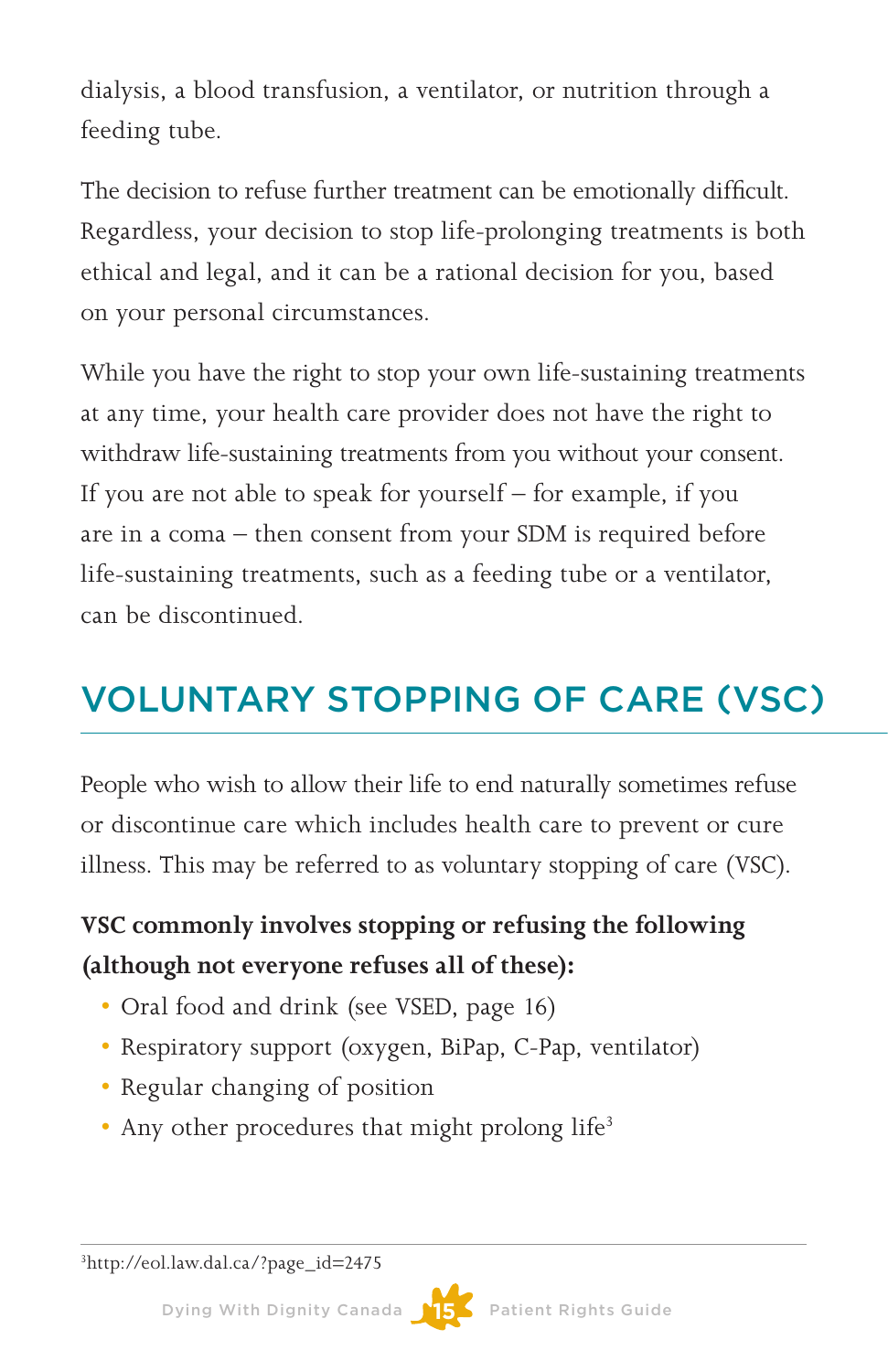### VOLUNTARY STOPPING OF EATING AND DRINKING (VSED)

You have the right to refuse nutrition and hydration by artificial means.

In Canada, nutrition and hydration by tube are considered medical treatments. You have the right to refuse them in the first place, or to stop them after they have started.

You also have the right to refuse nourishment by mouth. Individuals with capacity for health care decisions are legally permitted to refuse oral nutrition and hydration in all provinces and territories across Canada. This is referred to as voluntary stopping of eating and drinking (VSED).

VSED is not a process that should be undertaken without careful consideration. It is a very difficult process that requires medication, support, and supervision by a health care provider. If this is something you are considering, please discuss with your primary care provider before taking any action. A health care provider will be able to speak to the risks and benefits of all options.



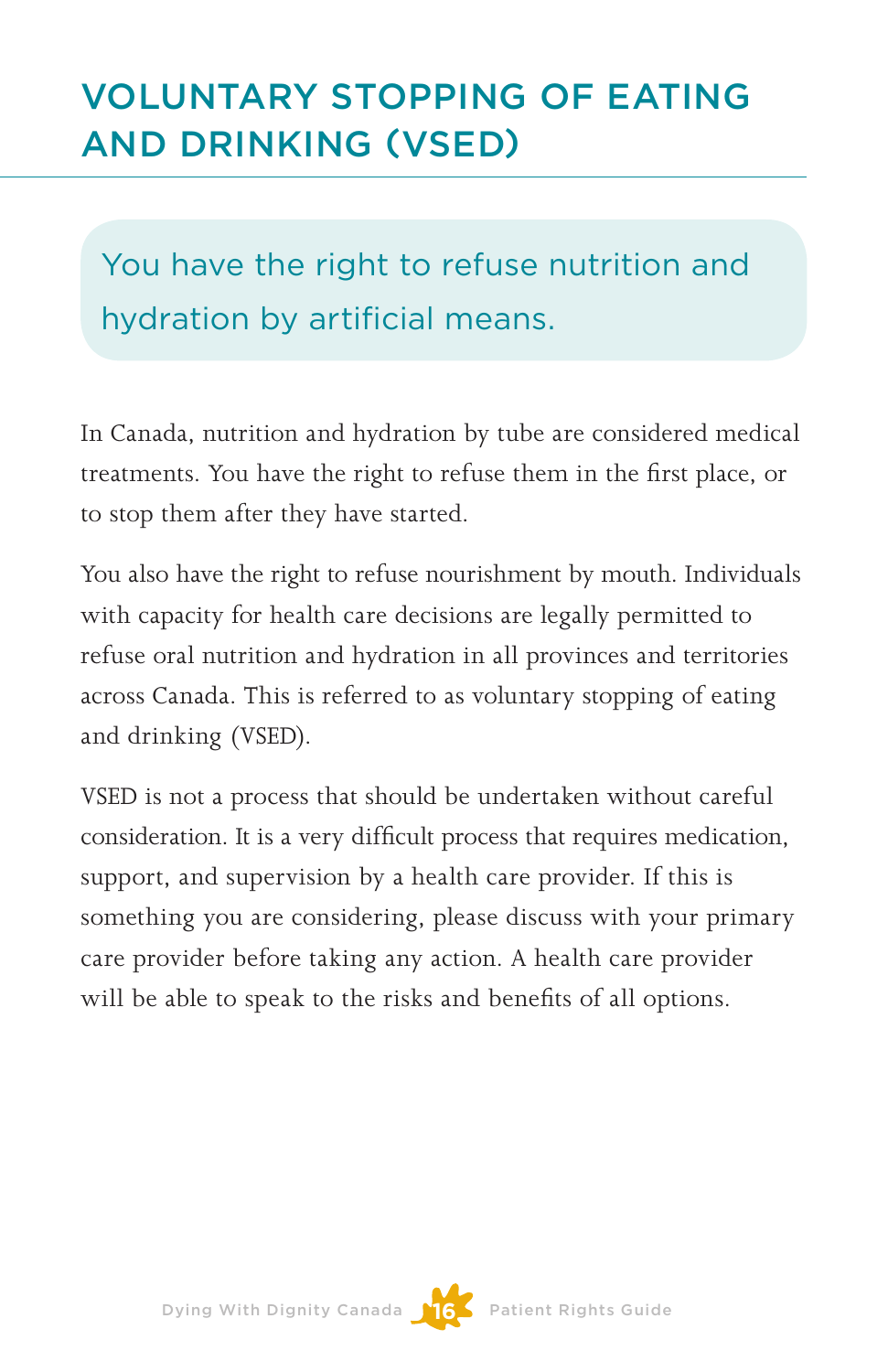#### PAIN AND SYMPTOMS MANAGEMENT

You have a right to be kept comfortable, even if the necessary medications will hasten the dying process.

Pain affects quality of life by creating discomfort and, often, distress. Pain caused by diseases such as cancer can be constant and severe at the end of life. A health care provider can offer pain management and has an ethical responsibility to do everything they can to control your pain. Your health care provider will ask about any pain you are experiencing and will decide, in consultation with you, how best to control it.

#### PALLIATIVE CARE

You have the right to palliative care if it is appropriate for your condition.

Palliative care focuses on both pain management and optimizing quality of life. A person does not need to be dying or to be in the final stages of an illness to benefit from a palliative care approach, although eligibility for palliative care may vary by location. A palliative care approach can work to alleviate physical symptoms and discomfort.

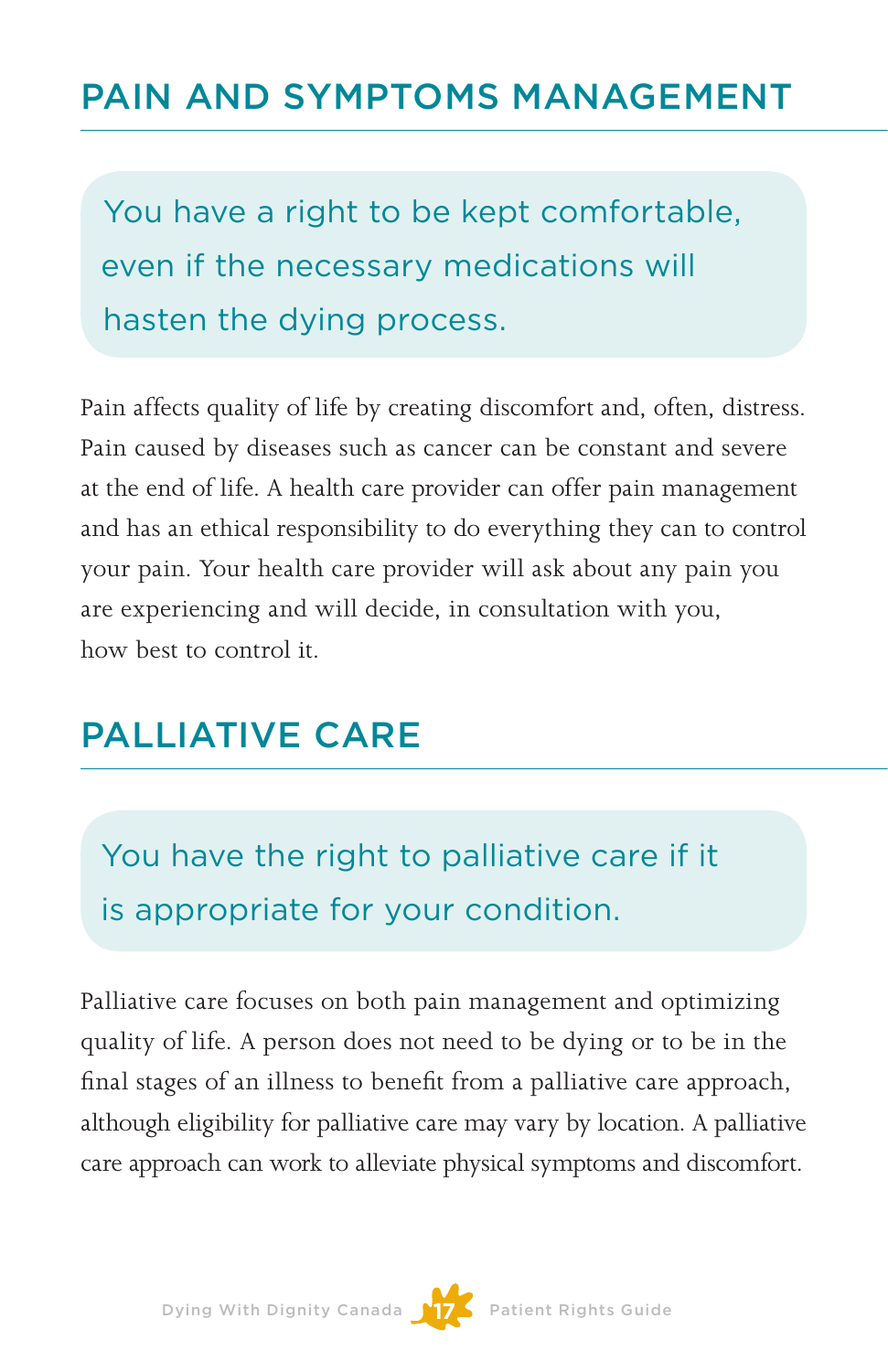It is also beneficial when considering emotional distress or spiritual needs of both the patient and those close to them.

Palliative care is usually provided by a team that may include physicians, nurses, social workers and spiritual advisors. The palliative care team supports you and helps you understand your condition and options. They will have conversations with you and your loved ones about your values and your care preferences to ensure that your final days are as comfortable as they can be.

Palliative care and medical assistance in dying (MAID, see page 20) are not mutually exclusive. A person pursuing MAID may also receive palliative care and vice versa. However, MAID is currently prohibited at some hospitals, hospices and care facilities. If this is something you are considering, inquire about any restrictions that could impact your course of action.

Palliative care can be provided in different locations, including at home, in a long-term care facility, in a hospice, or in a hospital. Palliative care is becoming more widely accessible in Canada. Ask someone on your health care team about palliative care options in your region.

### PALLIATIVE SEDATION

You have the right to receive palliative sedation if you or your SDM consent and your clinician deems it appropriate for your condition.

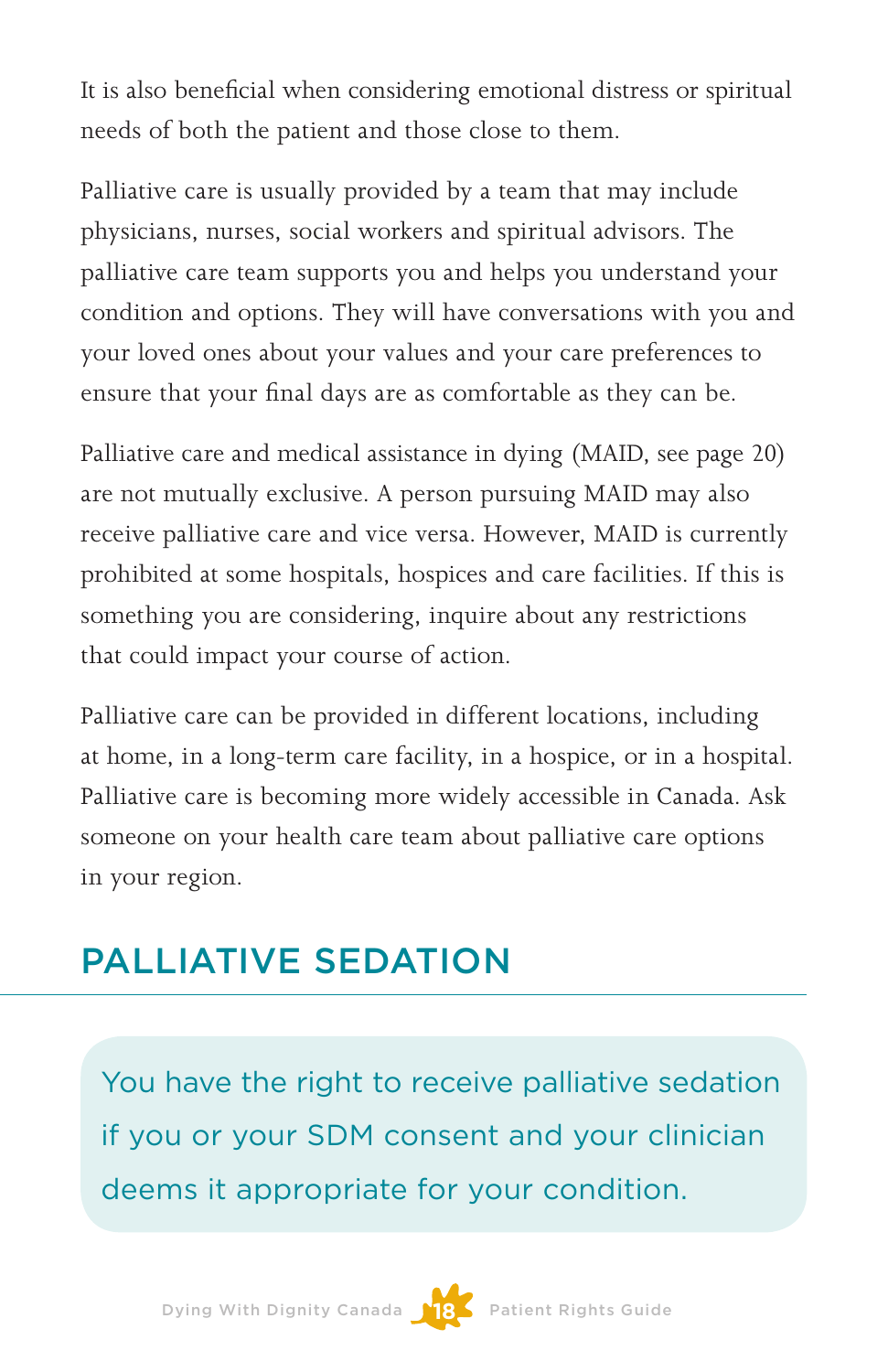In terminal situations where pain or other intolerable symptoms are constant and all other options have failed, with your consent, your medical team may suggest palliative sedation in accordance with medical protocols. There are many medications that can control pain and reduce discomfort; however, suffering such as nausea, coughing, shortness of breath, and other difficult symptoms can persist in addition to pain. This can cause continued anguish and distress for you.

Palliative sedation drugs lower your level of consciousness to relieve intolerable symptoms. Palliative sedation can be intermittent to permit occasional periods of wakefulness and lucidity, in which case food and water may continue to be given if you want them. Or it can be continuous, where food and fluids are withheld (although, very rarely, intravenous fluids may be administered). Continuous palliative sedation is only used in situations where suffering is so intractable that nothing else can relieve the pain, and where death is anticipated soon – usually within two weeks. Palliative sedation can only be used after consent from you or your SDM, although it is your health care provider who determines eligibility for palliative sedation.

Palliative sedation can never be implemented against your will. Its intent is not to hasten your death, but to provide comfort in the final stages of your life.



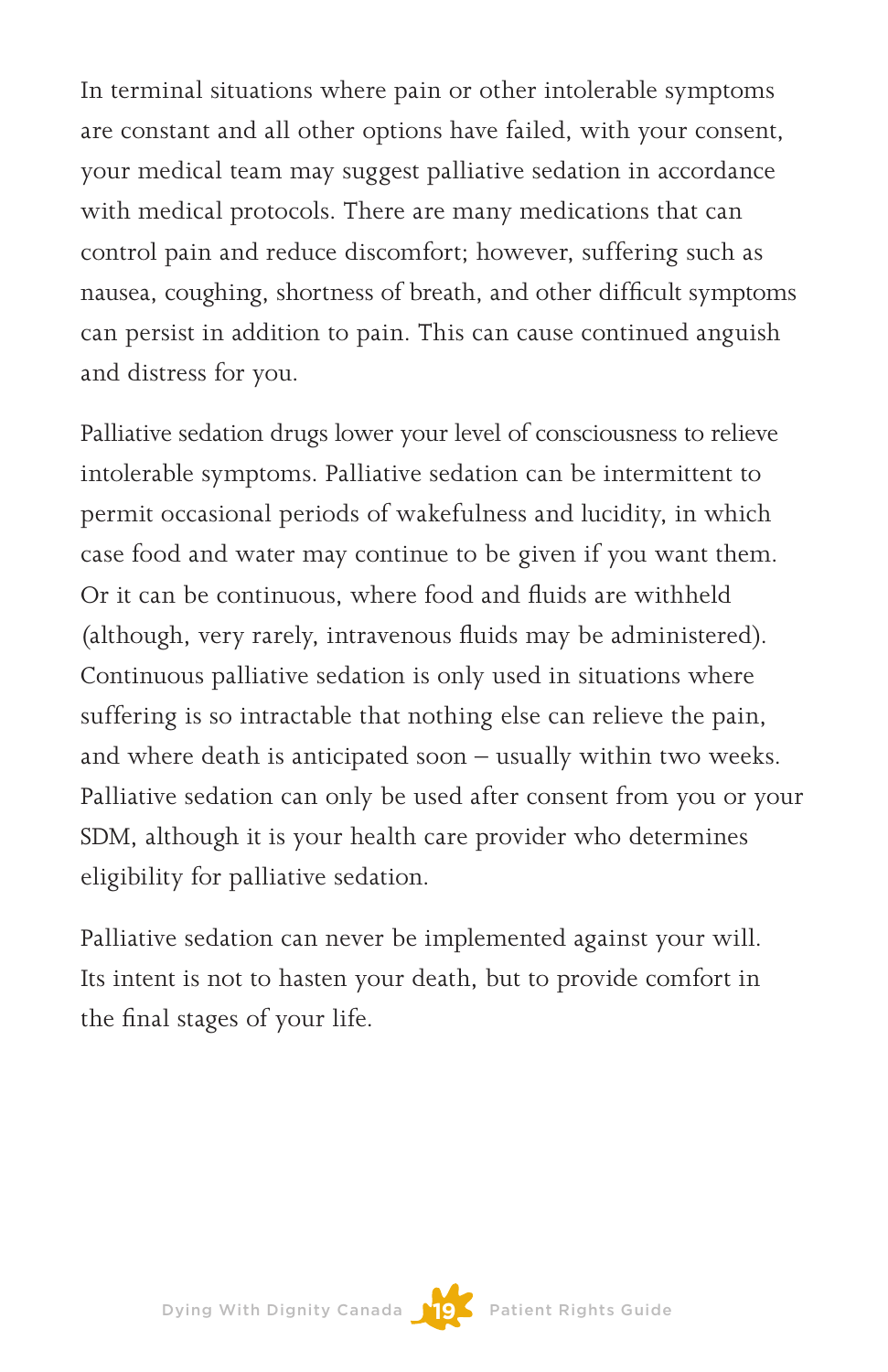You have the right to receive medical assistance in dying (MAID) if you request it and you meet the eligibility criteria outlined in the Criminal Code.

Medical assistance in dying (MAID) occurs when, after you have met the eligibility criteria and with your consent, a physician or nurse practitioner provides or administers medication that intentionally causes death. MAID is now permitted, under the Criminal Code, for competent adults who request it and meet the designated criteria.

#### **In Canada, two types of MAID are permitted:**

- A physician or nurse practitioner can directly administer a substance that causes the death of the person who has requested it, or
- A physician or nurse practitioner can give or prescribe to a patient a substance that they can self-administer to cause their own death (not available in all provinces and territories, please refer to the options in your region).

#### **Who is eligible for MAID under Canadian law?**

Two independent physicians or nurse practitioners need to evaluate an individual in order to determine whether they qualify for MAID. To qualify, a person must satisfy all of the following criteria:

- Be eligible for government-funded health insurance in Canada
- Be 18 years of age or older and have decision-making capacity

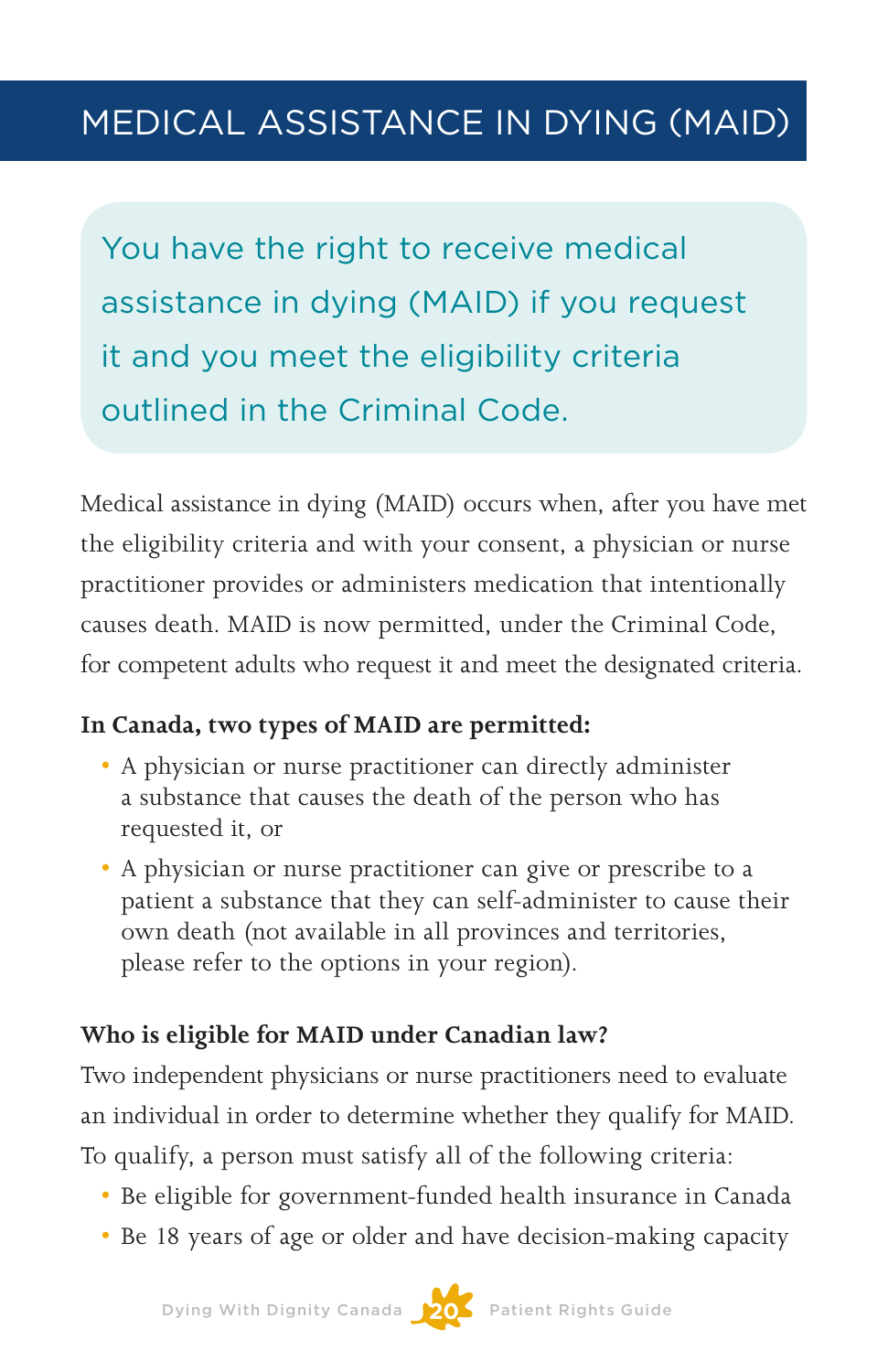- Have a grievous and irremediable condition\*
- Have made a voluntary request for MAID that was not a result of external pressure
- • Give informed consent to receive MAID after having received all information needed to make this decision, including a medical diagnosis, available forms of treatment, and options to relieve suffering (including palliative care).

#### **\*In order to have a "grievous and irremediable medical condition,"**

#### **a person must:**

- Have a serious illness, disease or disability (excluding a mental illness, until March 17, 2023, when the legislation is scheduled to change)
- Be in an advanced state of decline that cannot be reversed
- Experience intolerable physical or mental suffering from an illness, disease, disability or state of decline that cannot be relieved under conditions that the person considers acceptable.

You must be the one requesting MAID; your SDM cannot request MAID on your behalf.

You can discuss MAID with your health care provider and/or your local health authority, or you can contact Dying With Dignity Canada for more information.

### ACCESSING YOUR HEALTH RECORDS

You have the right to see, obtain copies, and correct the information in your own health (medical) records.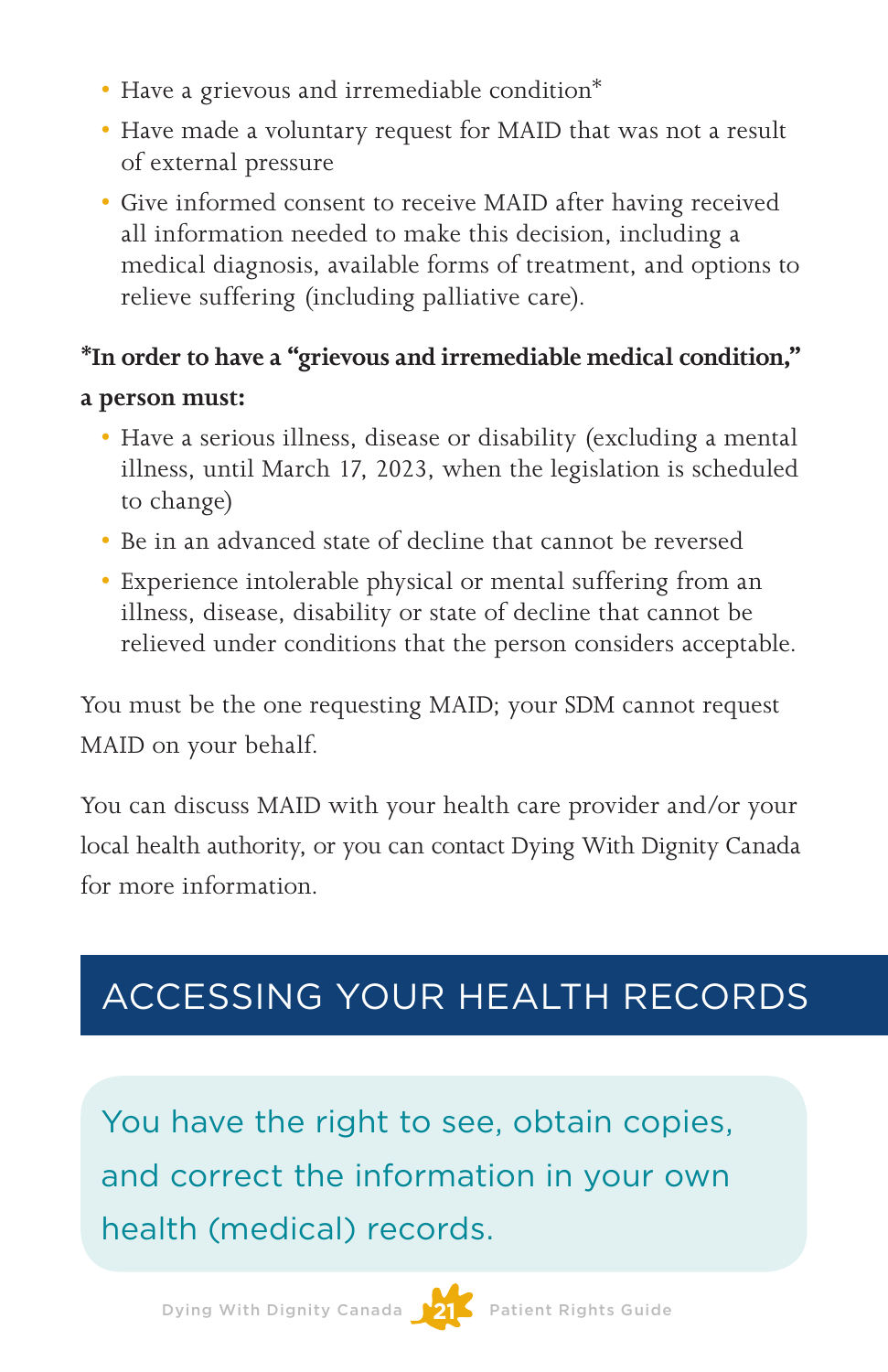Your medical records include facts about your health, your health care history (e.g., treatments and surgeries), your family history, and the care you are receiving (or have received).

#### **Some reasons that you might want to review this information include:**

- • To learn about your health care history and treatments recommended or received
- To give health information to another provider
- • To bring the information with you for a second opinion or additional care
- • To gain information for life or health insurance purposes
- • To file a complaint against a health care provider
- • To ask for a correction or addition, if something in the record is incorrect or incomplete
- To request that your personal health information NOT be shared with others, such as family, friends, and health care providers

Your personal health information is protected by privacy laws which differ by location. For specifics, please consult the requirements of your location.

### **CONCLUSION**

What happens to our bodies and the choices we make about our care are just as important when we are nearing death as they are when we are young. As we age, it becomes increasingly important to consider what a good death will look like for ourselves and for those we care for. No matter our age, it is always helpful to be informed and to plan ahead.

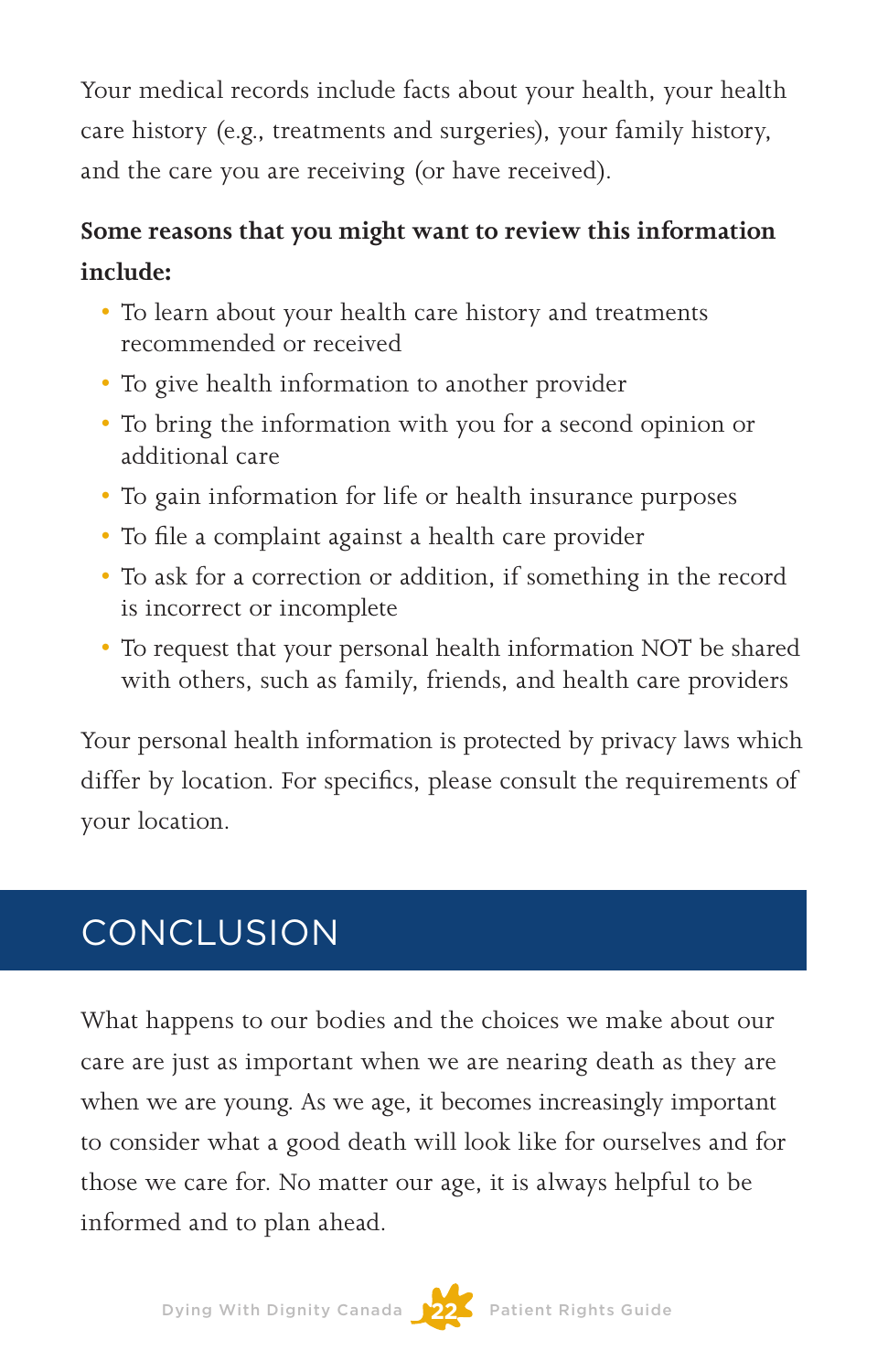For many of us, what matters most is the individual freedom to make our own choices, based on our values and our definition of quality of life. Our values and vision for end-of-life will change over time. It is important to remain informed, update our records, and continue conversations about end-of-life choice and care.

It is also important to choose an SDM and to ensure that they know your health care wishes in the event of your incapacity.

Become an advocate for your own health by writing your own Advance Care Plan (or otherwise documenting your wishes) and keeping it up to date. And, continue to have ongoing conversations about your health care wishes with your SDM.

#### **Remember, you have rights and options when it comes to your health care. You have the right to:**

- Health care services without discrimination
- Understand your health condition and the treatments available to you
- A second opinion
- Have your Advance Directive\*/prior capable wishes respected
- Have the authority of your Substitute Decision-Maker recognized
- • Accept, refuse, or discontinue medical treatments, and to change your mind at any time
- Decline cardiopulmonary resuscitation (in accordance with a DNR order)
- Refuse nutrition and hydration by artificial means or any other aspects of care
- Pain and symptom management
- Palliative care (including palliative sedation) if it is appropriate for your condition
- Request an assessment for medical assistance in dying
- • View, obtain, amend and limit access to your own health record



<sup>\*</sup> The term Advance Directive may not be used or may be different depending on the province or territory in which you live.